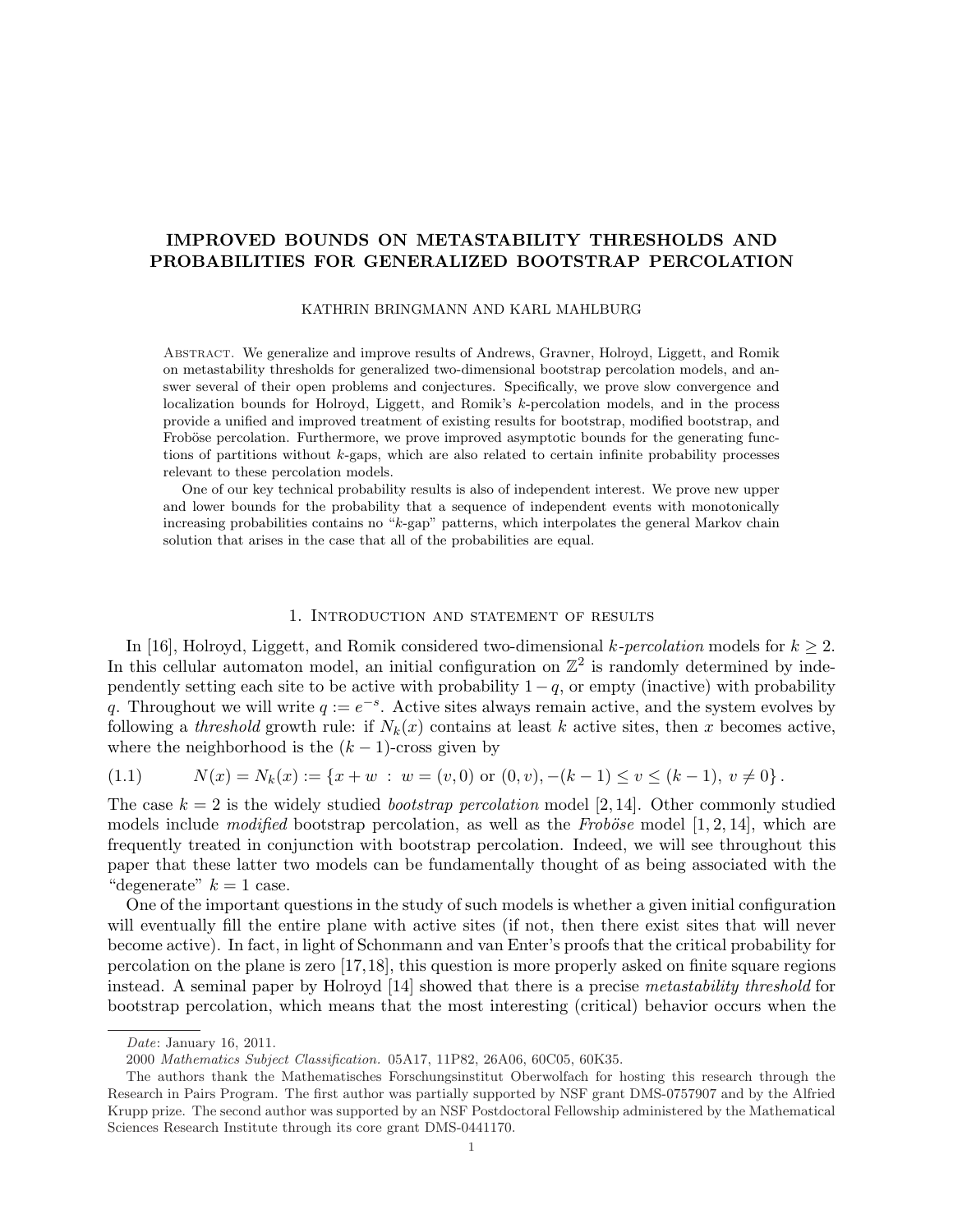probability q and the side-length  $L$  satisfy an exponential relationship. The limiting threshold comes into play as  $s \to 0$ ,  $q \to 1$ , and, simultaneously,  $L \to \infty$  (the rate of exponential scaling is the critical exponent). It should also be noted that Holroyd's results built upon earlier work of Aizenman and Lebowitz [2] that proved the existence of (possibly unequal) upper and lower threshold bounds.

Subsequently, Holroyd, Liggett, and Romik also exactly described the critical exponents for each of the k-percolation models. These models form an infinite family of two-dimensional models that vary in the neighborhood aspect, but one can also consider percolation models with similar neighborhoods that vary in *dimension*. This is the subject of recent and ongoing work of Holroyd  $[15]$ , and also Balogh, Bollóbas, and Morris  $[6, 7]$ , who have found precise critical exponents for nearest neighbor bootstrap percolation models in all dimensions.

Such metastability thresholds can be further understood through the study of "localized" models, where all active sites must emanate from a fixed initial location (typically the origin). In particular, once the global critical exponent is known, a better understanding of localized growth can lead to refined estimates for the rate of convergence in the limit. Gravner and Holroyd used this approach to prove slow convergence estimates for bootstrap percolation in [10], and our results similarly apply to all k-percolation models (cf. Corollary 1.2).

In this paper we generalize Gravner and Holroyd's work to all k-percolation models. We define a local version of k-percolation that has three possible states for each cell: *active, occupied,* or *empty*. An initial configuration C is generated by letting the origin be active with probability  $1 - q$  and empty with probability q; all other sites are either occupied with probability  $1 - q$  or empty with probability q. Throughout we denote the corresponding probability measure by  $P$ .

If  $k > 1$ , then the growth rules are the following:

- An occupied site becomes active if there is at least one active site within  $\ell^1$ -distance k.
- An empty site x becomes active if there are at least k active sites in  $N_k(x)$ .

For  $k = 1$ , there are two different models. For the modified local model we have the following rules:

- Each occupied site becomes active if there is at least one active site within  $\ell^{\infty}$ -distance 1.
- An empty site x becomes active if there is at least one active site in each of  $\{x \pm (0,1)\}\$ and  $\{x \pm (1,0)\}.$

For the Froböse local model we have the rules:

- Each occupied site becomes active if there is at least one active site within  $\ell^1$ -distance 1.
- An empty site  $x$  becomes active if there are two active sites as described in the second rule of the modified case, and if the cell in the "corner" between the two sites is also active.

The results on metastability thresholds are closely related to the concept of indefinite growth in localized percolation models, which means that every site in  $\mathbb{Z}^2$  eventually becomes active. For the remainder of this paper we focus only on this perspective. Along these lines, Gravner and Holroyd proved the following bounds for local bootstrap percolation, modified bootstrap percolation, and Froböse percolation.

**Theorem** (Theorem 1 in [10]). If  $k = 1$  (modified model) or 2, then there exist positive constants  $c_1, c_2, s_0$  such that for  $s < s_0$ , we have

$$
\exp\left(-2\lambda_k s^{-1} + c_1 s^{-\frac{1}{2}}\right) \le \mathbf{P}(\text{indefinite growth}) \le \exp\left(-2\lambda_k s^{-1} + c_2 s^{-\frac{1}{2}}\left(\log s^{-1}\right)^3\right).
$$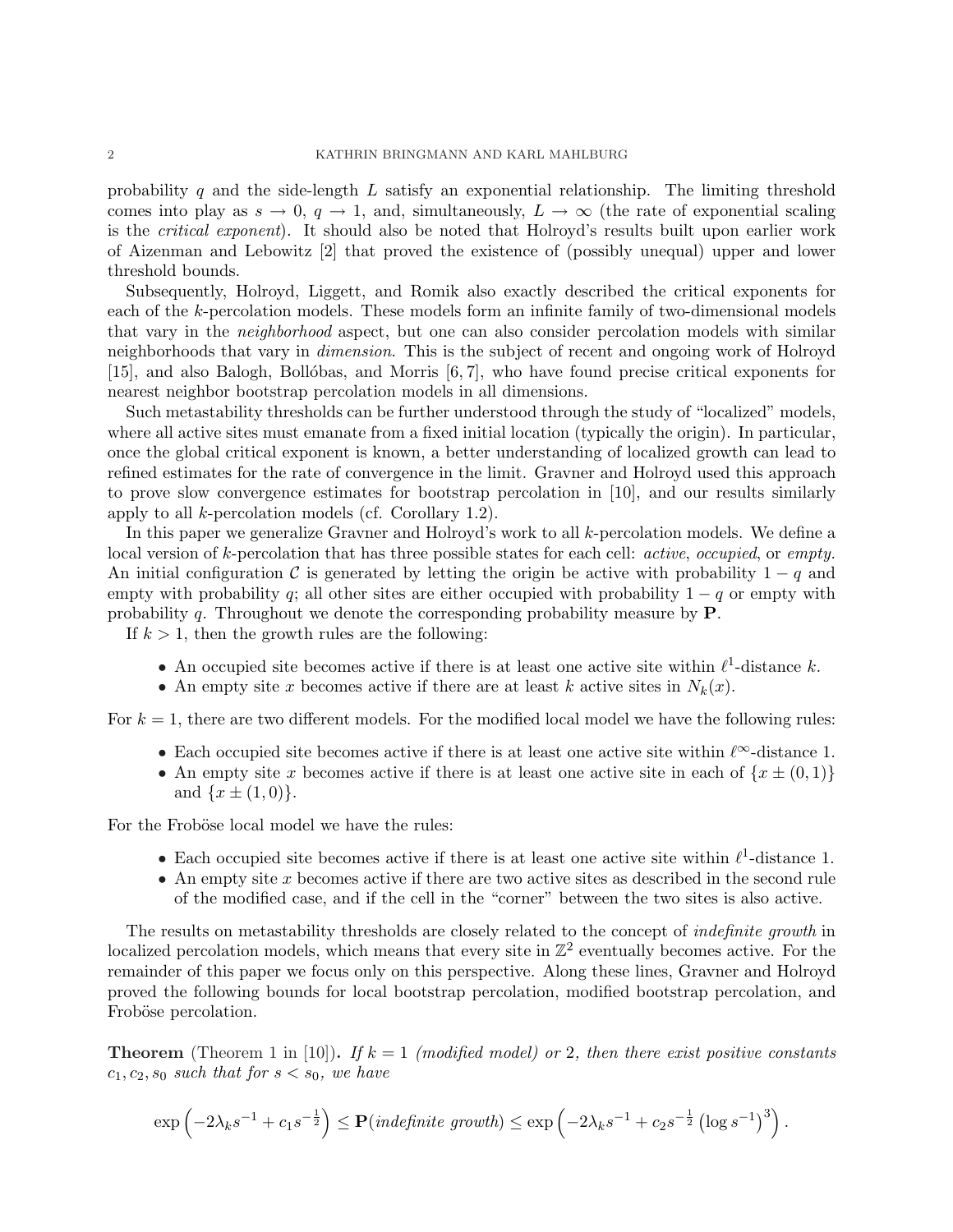If  $k = 1$  (Froböse model), then the upper bound has the power  $(\log s^{-1})^2$  instead. Here the threshold constants are given as

$$
\lambda_k := \frac{\pi^2}{3k(k+1)}.
$$

Remark. Our notation loosely follows that of [3], and many of the results in the prior literature are stated in terms of the probability parameter q rather than the exponential parameter  $s$ . However, all such statements are equivalent, since  $q = s + O(s^2)$  as  $s \to 0$ .

Gravner and Holroyd conclude their papers on local percolation by posing several questions, which include the following problems:

- Extend the results to other bootstrap percolation models for which sharp thresholds are known to exist, including bootstrap  $k$ -percolation (question (iii) of [10]).
- Is a power of  $\log s^{-1}$  in the upper bound really necessary (question (i) of [11])?

We solve the first of these problems by proving a new, unified result for all  $k \geq 1$ , which includes both the modified and Froböse models in the  $k = 1$  case. We also make progress on the second question by showing that the power of the logarithm in the upper bound is at most  $5/2$ , which improves the power of 3 found in Gravner and Holroyd's results for  $k = 1$  and 2 (we reduce the power from 2 to 1 in the Froböse model).

**Theorem 1.1.** For each  $k \geq 1$ , there exists a sufficiently small  $n_0$ , and constants  $c_1, c_2$  such that for  $s > n_0$  we have

$$
\exp\left(-2\lambda_k s^{-1} + c_1 s^{-\frac{1}{2}}\right) \le \mathbf{P}(\text{indefinite growth}) \le \exp\left(-2\lambda_k s^{-1} + c_2 s^{-\frac{1}{2}}\left(\log s^{-1}\right)^{\frac{5}{2}}\right).
$$

For the  $k = 1$  Froböse model, the upper bound has the power  $\log s^{-1}$  instead.

Remark. Throughout the later sections of this paper we use lower-case c's to represent various (effective) constants without distinguishing them by different indices. Although this is a slight abuse of notation, there are a finite number of such constants in use, and one can simply adopt the supremum/infimum of the collections as necessary.

While a preliminary version of this article was under review, Gravner, Holroyd, and Morris subsequently released a manuscript that further explained the usefulness of such local bounds in the study of metastability thresholds for bootstrap percolation models. Let  $p_c(L, k)$  denote the critical probability of the k-percolation model on a square lattice of side-length  $L$  (see [12] for a precise definition). Following the arguments in [11], it is straightforward to show that the lower bound of Theorem 1.1 implies the following upper bounds; the basic idea is to show that the bound for the local bootstrap percolation model provides a "seed" that is sufficient to populate the entire square (the cases  $k = 1$ and2 of the following result were shown by Gravner and Holroyd).

Corollary 1.2. For each  $k \geq 1$ , there exists  $c > 0$  such that as  $L \to \infty$ ,

$$
p_c(L,k) \le \frac{\lambda_k}{\log L} - \frac{c}{(\log L)^{3/2}}.
$$

Remark. The new ideas in [12] also provide a companion upper bound for the critical probability. Taken together, these two bounds (nearly) specify the lower-order asymptotic behavior of the critical probabilities; in particular, as  $L \to \infty$  we have

$$
p_c(L,k) = \frac{\lambda_k}{\log L} - \frac{1}{(\log L)^{3/2 + o(1)}}.
$$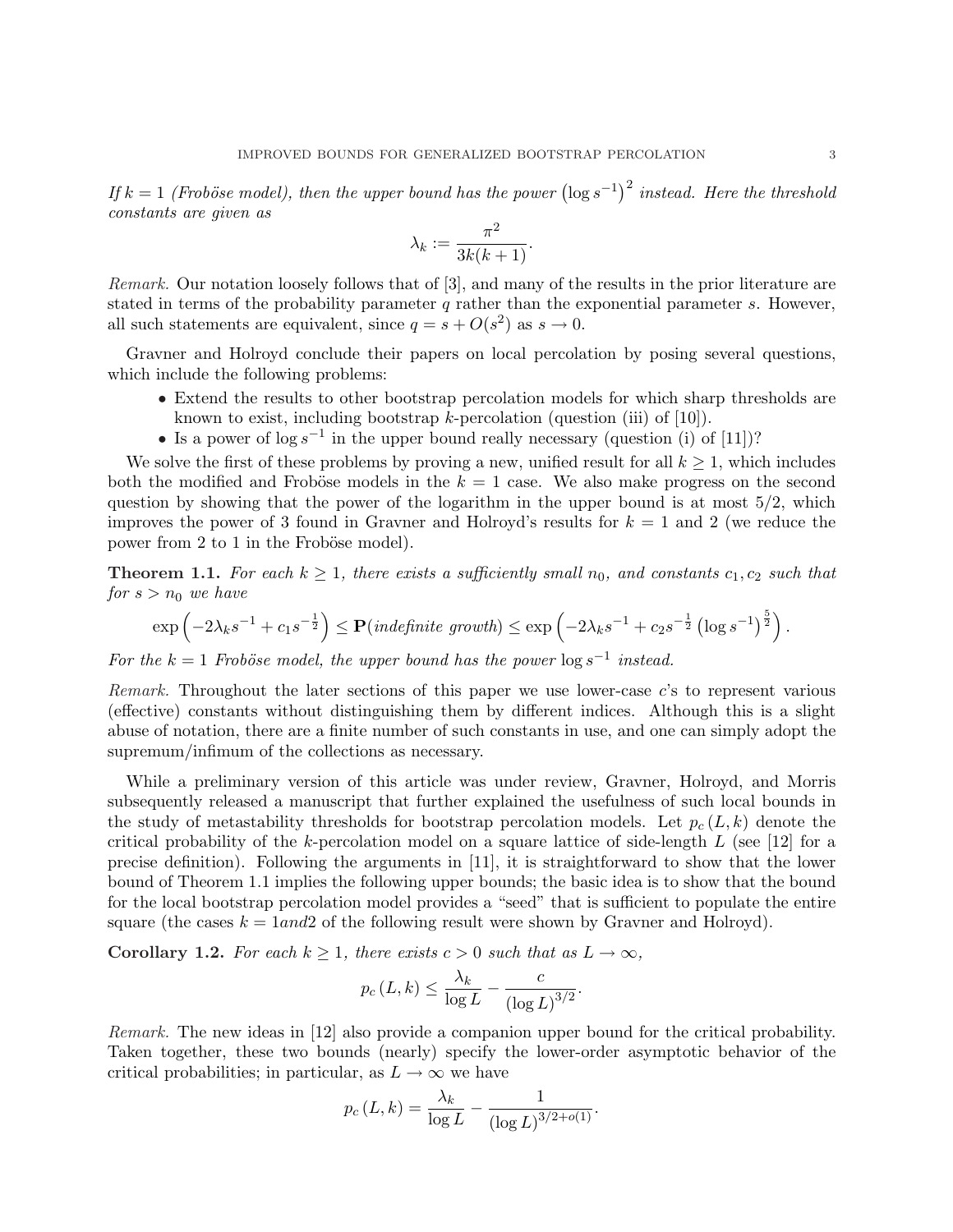There are two main components underlying our improvements. First, the combinatorial arguments used in Gravner and Holroyd's upper bound results for  $k = 1$  and 2 do not immediately generalize to higher  $k$ , and we adopt a significantly different conceptual approach in order to unify all cases. Much of the literature in this subject, including [2, 10, 11, 14, 16], uses the concept of internally spanned rectangles when studying upper bounds; the general idea being that if a large rectangle eventually becomes active, then there must be a nested subsequence of smaller rectangles that each became active during the overall growth process.

Our new approach comes from the observation that in their final form, these previous arguments replace internally spanned rectangles by rectangles that satisfy certain row and column conditions. In other words, the combinatorial approach is unnecessarily "tighter" than the bounds that are actually proven, and the arguments are therefore more restrictive (and thus more complicated) than is necessary. We introduce a new combinatorial construction that is more precisely tailored to reflect the row and column conditions that are actually used in approximations. The combinatorial approach used in the proof of the  $k = 1$  and  $k = 2$  cases of the lower bound of Theorem 1.1 then generalize in a more straightforward manner.

The second new component of our arguments is a two-sided bound for the probabilities of certain pattern-avoiding sequences that naturally underlie the preceding applications to bootstrap percolation models (a very rough approximation of these bounds was proven and used in [16]). For  $s \in (0,1)$ , let  $C_1, \ldots, C_n, \ldots$  be independent events with probabilities

$$
\mathbf{P}(C_n) = 1 - e^{-ns}.
$$

Let  $A_k$  be the event that there are no k-gaps among the occurrences of the events  $C_i$ , which means that there are no consecutive  $C_i$ 's that do not occur. Symbolically, this can be written as

(1.2) 
$$
A_k := \bigcap_{i=1}^{\infty} (C_i \cup C_{i+1} \cup \ldots \cup C_{i+k-1}).
$$

Holroyd, Liggett, and Romik described the logarithmic limiting behavior of these probabilities.

**Theorem** (Theorem 2 in [16]). For every  $k \geq 1$ ,

$$
-\log \mathbf{P}(A_k) \sim \lambda_k s^{-1} \qquad \text{as } s \to 0.
$$

Remark. Although this is not stated in the paper, equation (14) from Section 3 of [16] immediately implies that if s is sufficiently small, then there exists a positive constant  $c_2$  such that

(1.3) 
$$
-\log P(A_k) \leq \lambda_k s^{-1} + c_2 s^{-\frac{1}{2}} \log s^{-1}.
$$

Equation (14) in [16] also leads to a corresponding implicit lower bound, although an additional technical result is needed. Using Lemma 3.1 part (ii) from later in the present paper, the resulting bound would state that there is a positive constant  $c_1$  such that

(1.4) 
$$
\lambda_k s^{-1} - c_1 s^{-\frac{1}{2}} \log s^{-1} \leq -\log \mathbf{P}(A_k).
$$

The probability events  $A_k$  are also of interest in combinatorial number theory and the theory of partitions, and Holroyd, Ligget, and Romik thoroughly explained the connections in [16]. They showed that

(1.5) 
$$
G_k(q) = \sum_{n\geq 0} p_k(n)q^n = \frac{\mathbf{P}(A_k)}{(q;q)_{\infty}} = \mathbf{P}(A_k) \cdot \sum_{n\geq 1} p(n)q^n,
$$

where  $p(n)$  denotes the number of integer partitions of n, and  $p_k(n)$  denotes the number of partitions of n without k-sequences, i.e., those partitions that do not contain any  $k$  consecutive integers as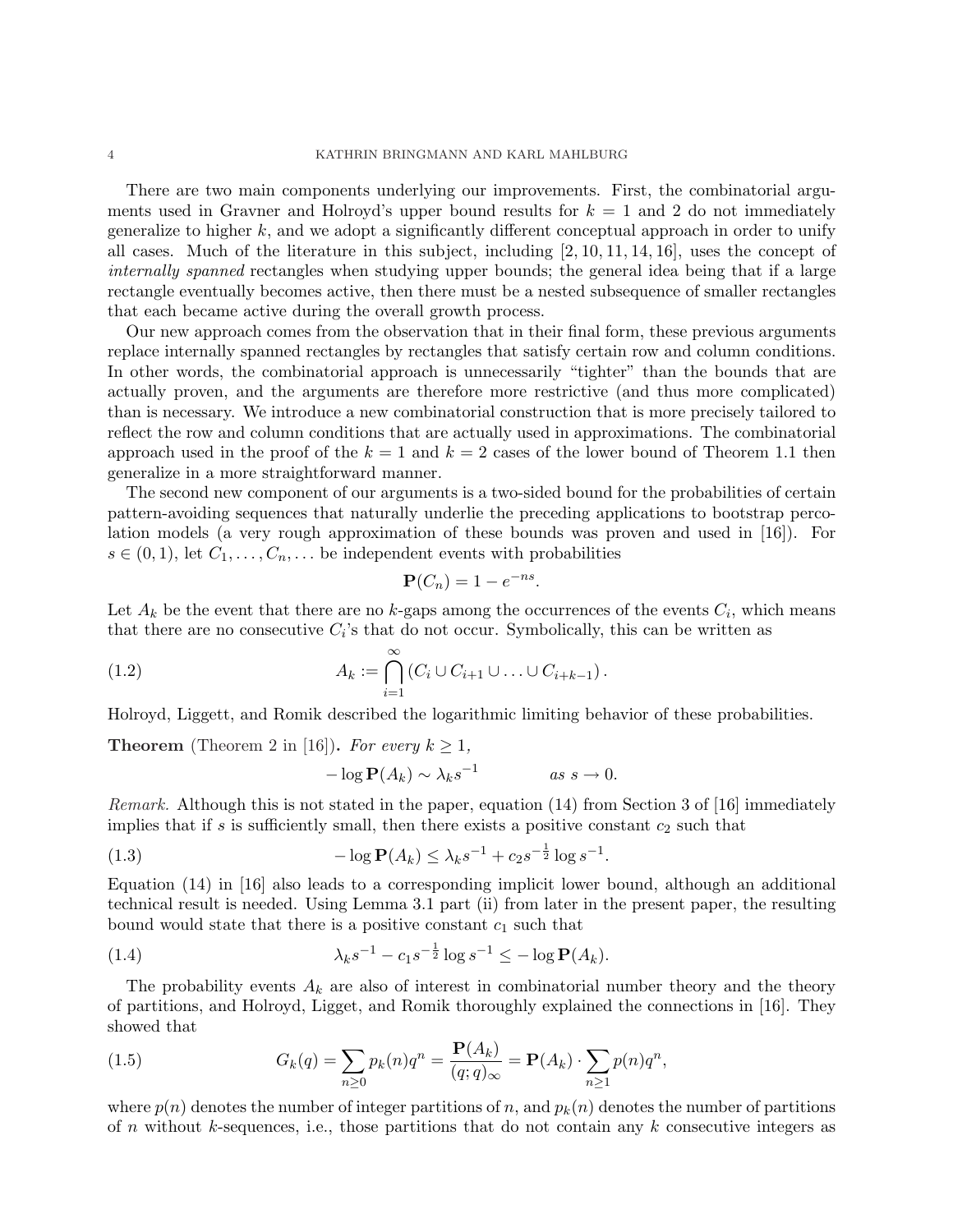parts. We have also used the standard notation  $(a;q)_n = (a)_n := \prod_{j=1}^{n-1} (1 - aq^j)$ for the rising q-factorial.

These partitions were further studied by Andrews in [3], who found the explicit (double hypergeometric) q-series expansion

(1.6) 
$$
G_k(q) = \frac{1}{(q;q)_{\infty}} \sum_{r,s \geq 0} \frac{(-1)^s q^{\binom{k+1}{2}(s+r)^2 + (k+1)\binom{r+1}{2}}}{(q^k;q^k)_s (q^{k+1};q^{k+1})_r}.
$$

In the case  $k = 2$ , he also found the alternative expression

(1.7) 
$$
G_2(q) = \frac{\left(-q^3; q^3\right)_{\infty}}{\left(q^2; q^2\right)_{\infty}} \cdot \chi(q),
$$

where

$$
\chi(q) := 1 + \sum_{n \ge 1} \frac{q^{n^2}}{\prod_{j=1}^n (1 - q^j + q^{2j})}
$$

is one of Ramanujan's third-order mock theta functions [19]. He then used the cuspidal expansions of mock theta functions and modular forms to prove the exact (non-logarithmic) asymptotic formula in the case  $k = 2$ : r

$$
\mathbf{P}(A_2) \sim \sqrt{\frac{\pi}{2}} s^{-\frac{1}{2}} \exp\left(-\lambda_2 s^{-1}\right) \qquad \text{as } s \to 0.
$$

Remark. The present authors showed in [8] that although this series asymptotic corresponds to the "dominant cusp" for  $G_2(q)$ , it does not provide sufficient information to determine the full asymptotic expansion of the q-series coefficients  $p_2(n)$ , or even the entire leading exponential term. The authors developed and used an amplified version of the Hardy-Ramanujan circle method in order to find formulas for the coefficients of such functions (general products of mock theta functions and modular forms), with error at most  $O(\log n)$ .

Although the functions  $G_k(q)$  do not seem to be automorphic forms for  $k \geq 3$ , Andrews also found numerical evidence for the asymptotic in the general case and identified theta function components that make asymptotically "large" contributions. This led him to a conjectural formula for the general asymptotic.

**Conjecture** (Andrews [3]). For each  $k \geq 2$ , there is a positive constant  $c_k$  such that

$$
\mathbf{P}(A_k) \sim c_k s^{-\frac{1}{2}} \exp\left(-\lambda_k s^{-1}\right) \qquad \text{as } s \to 0.
$$

We greatly refine Holroyd, Liggett, and Romik's theorem for the logarithmic asymptotic of  $\mathbf{P}(A_k)$ (as well as the implicit bounds (1.3) and (1.4)), and also make significant progress toward Andrews' conjecture by proving (non-logarithmic) lower and upper bounds that asymptotically differ by less than a multiplicative factor of s.

**Theorem 1.3.** For every positive integer k, we have the following asymptotic as  $s \to 0$ :

$$
\exp\left(-\lambda_k s^{-1}\right) \le \mathbf{P}(A_k) \le s^{-\frac{(2k-1)}{2k}(1+o(1))}\exp\left(-\lambda_k s^{-1}\right).
$$

Remark. In fact, our proof shows that  $P(A_k)$  lies between lower and upper bounds that differ by a multiplicative factor of at most  $s^{-(k-1)/k}$ ; however, in order to write both bounds in a clean manner, we have expanded the range to  $s^{-(2k-1)/2k}$  in the theorem statement.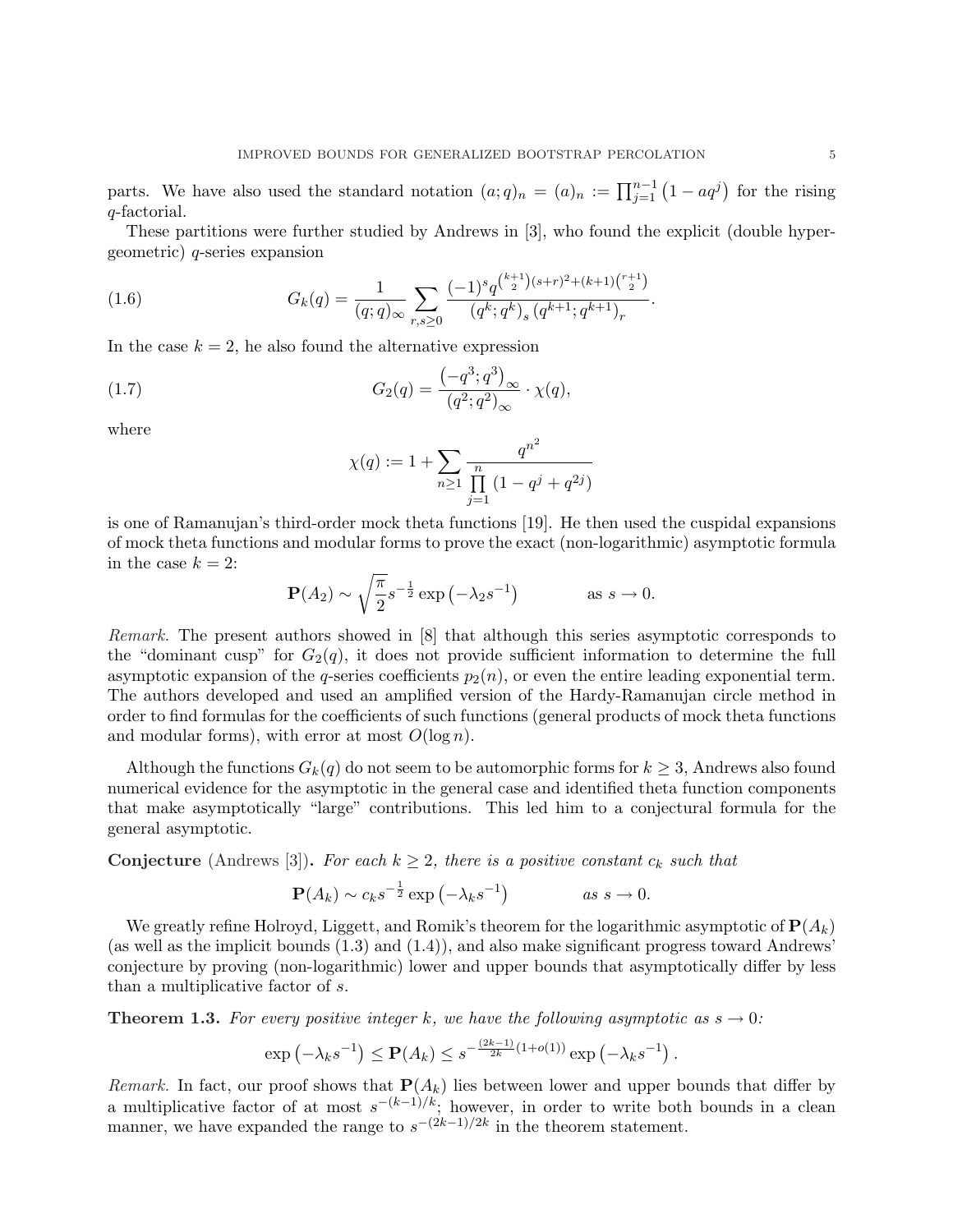One very interesting feature of this result is that we have used arguments from combinatorics and probability in order to conclude better asymptotic bounds for the coefficients of a  $q$ -series. In the subject of combinatorial q-series, such implications more frequently proceed in the opposite direction. For example, Andrews' work on the  $k = 2$  case used analytic and automorphic properties of modular forms and mock theta functions in order to conclude more precise combinatorial and probabilistic statements [3, 8].

The remainder of the paper is organized as follows. In Section 2 we define a class of certain pattern-avoiding probability sequences and prove an important new general bound for the probability of sequences without k-gaps. In Section 3 we turn to a logarithmic version of the function from Section 2 and prove several useful estimates that are used in bounds throughout the rest of the paper. The proof of Theorem 1.1 is found in the next two sections, and is split into the lower and upper bounds. Section 4 contains the proof of the lower bound in Theorem 1.1, which combines generalized versions of the combinatorial ideas from [11] with the estimates from Section 3. The upper bound then follows in Section 5; in order to adapt Gravner and Holroyd's arguments in [10] to the case of general  $k$ , we introduce a conceptually different combinatorial model for tracking the possible ways a configuration can grow. We also make slight (and optimal) modifications to some of the parameters used in Gravner and Holroyd's arguments in order to achieve an improved  $\log s^{-1}$ -power. Finally, Theorem 1.3 is proved in Section 6 by adapting the general probability results of Section 2 to the specific cases described in the theorem statement.

#### Acknowledgments

The authors thank Michael Aizenman, Aernout van Enter, Alexander Holroyd, Rob Morris, and Dan Romik for helpful discussions regarding the history of bootstrap percolation, as well as for informing us of other recent developments in the subject.

## 2. PROBABILITY RESULTS

2.1. Definitions and notation. In [16], Holroyd, Liggett, and Romik introduced and studied an interesting family of functions. For each positive integer k,  $f_k(x)$  is defined to be the unique, decreasing function on [0, 1] that satisfies the functional equation

(2.1) 
$$
f^{k}(x) - f^{k+1}(x) = x^{k} - x^{k+1}.
$$

Remark. Note that  $f_k(0) = 1$  and  $f_k(1) = 0$  for all k, and also that the first two cases have simple explicit equations; namely,  $f_1(x) = 1 - x$  and  $f_2(x) = \frac{1-x+1}{x+1}$  $\frac{\text{that the} \text{ first}}{\sqrt{(1-x)(1+3x)}}$  $\frac{(-x)(1+3x)}{2}$  (this case was studied extensively by Holroyd in [14]).

As was pointed out in [16], the existence and (Lipschitz) continuity of  $f_k$  follows immediately from the fact that  $h_k(x) := x^k - x^{k+1}$  is strictly increasing for  $0 \le x < \frac{k}{k+1}$  and is strictly decreasing for  $\frac{k}{k+1} < x \le 1$ . We will also require the following equivalent "long" form of (2.1):

(2.2) 
$$
f^{k} = (1-x)\left(f^{k-1} + xf^{k-2} + \cdots + x^{k-1}\right).
$$

The main result in this section is a nearly tight probability bound that is used in many places throughout the paper. A sequence of probabilistic events is said to have a  $k$ -gap if there are k consecutive events that do not occur.

**Theorem 2.1.** Suppose that  $A_1, \ldots, A_n$  are independent events that each occur with probability  $\mathbf{P}(A_i) = u_i$ , where  $u_1, \ldots, u_n$  form a monotonically increasing sequence. Then this sequence of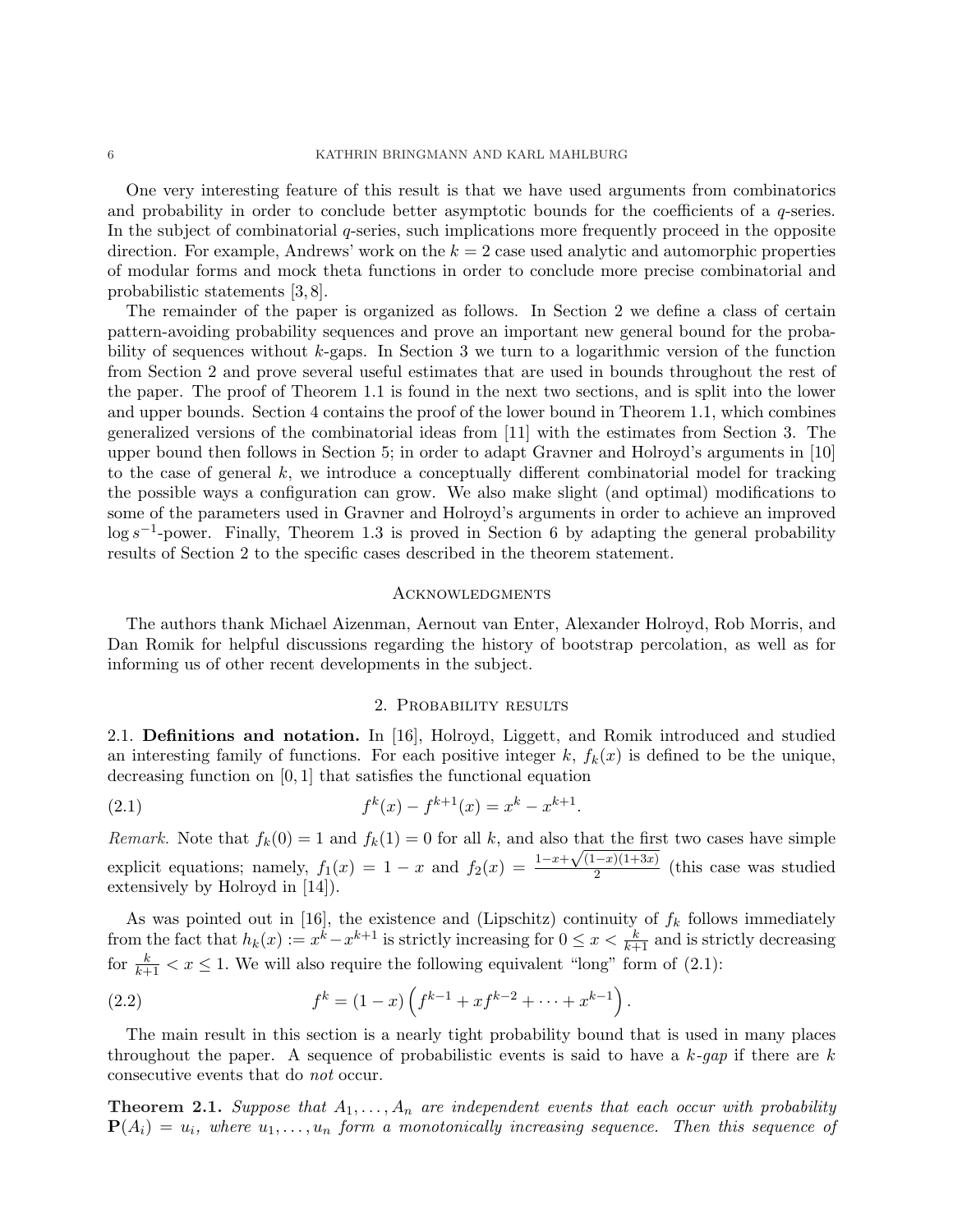events satisfies

$$
\prod_{i=1}^{n} f_k(1 - u_i) \le \mathbf{P}\Big(\{A_i\}_{i=1}^{n} \text{ has no } k\text{-gaps}\Big) \le \prod_{i=k}^{n} f_k(1 - u_i).
$$

*Remark.* If  $n < k$ , then the empty product on the right-hand side should be interpreted as having the value 1.

Remark. If we take the limit  $n \to \infty$ , then the case of monotonically increasing probabilities  $u_i$  is essentially the only interesting possibility; if the probabilities oscillate indefinitely, then all of the terms in Theorem 2.1 approach zero rapidly.

The proof of both bounds will use inductive arguments. Define the shorthand notation  $\ddot{\phantom{0}}$ 

$$
\rho_n := \mathbf{P}\Big(\{A_i\}_{i=1}^n \text{ has no } k\text{-gaps}\Big),\,
$$

and observe that the initial k values are clearly  $\rho_0 = \ldots = \rho_{k-1} = 1$ , all of which satisfy the theorem bounds.

The inductive argument for all other cases follows from a simple combinatorial recurrence. Observe that if the event  $\rho_{n+k}$  occurs (where  $n \geq 0$ ), then at least one of  $A_{n+1}, \ldots, A_{n+k}$  must occur. Separating into distinct cases based on the final such  $A_{n+i}$  leads to the following recurrence:

$$
(2.3) \quad \rho_{n+k} = \rho_{n+k-1} u_{n+k} + \rho_{n+k-2} u_{n+k-1} (1 - u_{n+k}) + \cdots + \rho_n u_{n+1} (1 - u_{n+2}) \ldots (1 - u_{n+k}).
$$

The first term corresponds to the case where  $A_{n+k}$  occurs, the second term the case where  $A_{n+k-1}$ occurs and  $A_{n+k}$  does not, and so on until the final term, which represents the case where only  $A_{n+1}$  occurs.

Remark. If  $k = 1$ , Theorem 2.1 is actually an equality (which is seen to be trivially true upon recalling that  $f_1(x) = 1-x$ . Gravner and Holroyd proved the lower bound for the case  $k = 2$  in [11] by using the explicit formula for  $f_2(x)$ . Furthermore, Holroyd, Liggett, and Romik [16] also proved the theorem for general k in the very special case that all  $u_i$  are equal; their argument essentially treats (2.3) as a linear recurrence and shows that  $f_k$  gives the largest eigenvalue. Alternatively, this is equivalent to calculating the limiting entropy of the corresponding Markov process as  $n$  increases.

2.2. Lower bound for probabilistic  $k$ -gaps. We prove a result that is more general than the lower bound in Theorem 2.1, as it also allows for decreasing probabilities.

**Proposition 2.2.** Suppose that  $A_1, \ldots, A_n$  are independent events whose corresponding probabilities  $u_1, \ldots, u_n$  are either increasing or decreasing. Then this sequence of events satisfies

$$
\mathbf{P}(\{A_i\}_{i=1}^n \text{ has no } k\text{-}gaps) \geq \prod_{i=1}^n f_k(1-u_i).
$$

This proposition will follow from an inductive argument that relies on an auxiliary function that is essentially an approximation of  $(2.3)$ . For  $k \geq 1$ , let

$$
H_k(y_1,\ldots,y_k) := (1-y_k)f_k(y_1)\cdots f_k(y_{k-1}) + (1-y_{k-1})y_kf_k(y_1)\cdots f_k(y_{k-2})
$$
  
+ \cdots + (1-y\_i)y\_{i+1}\cdots y\_kf\_k(y\_1)\cdots f(y\_{i-1}) + \cdots + (1-y\_1)y\_2\cdots y\_k - f\_k(y\_1)\cdots f\_k(y\_k).

Note that  $H_k(y, \ldots, y) = 0$  by (2.2). The most important property of this function is found in the following proposition.

**Proposition 2.3.** For increasing arguments  $0 \le y_1 \le \ldots \le y_k \le 1$ , the function  $H_k(y_1, \ldots, y_k)$  is nonnegative.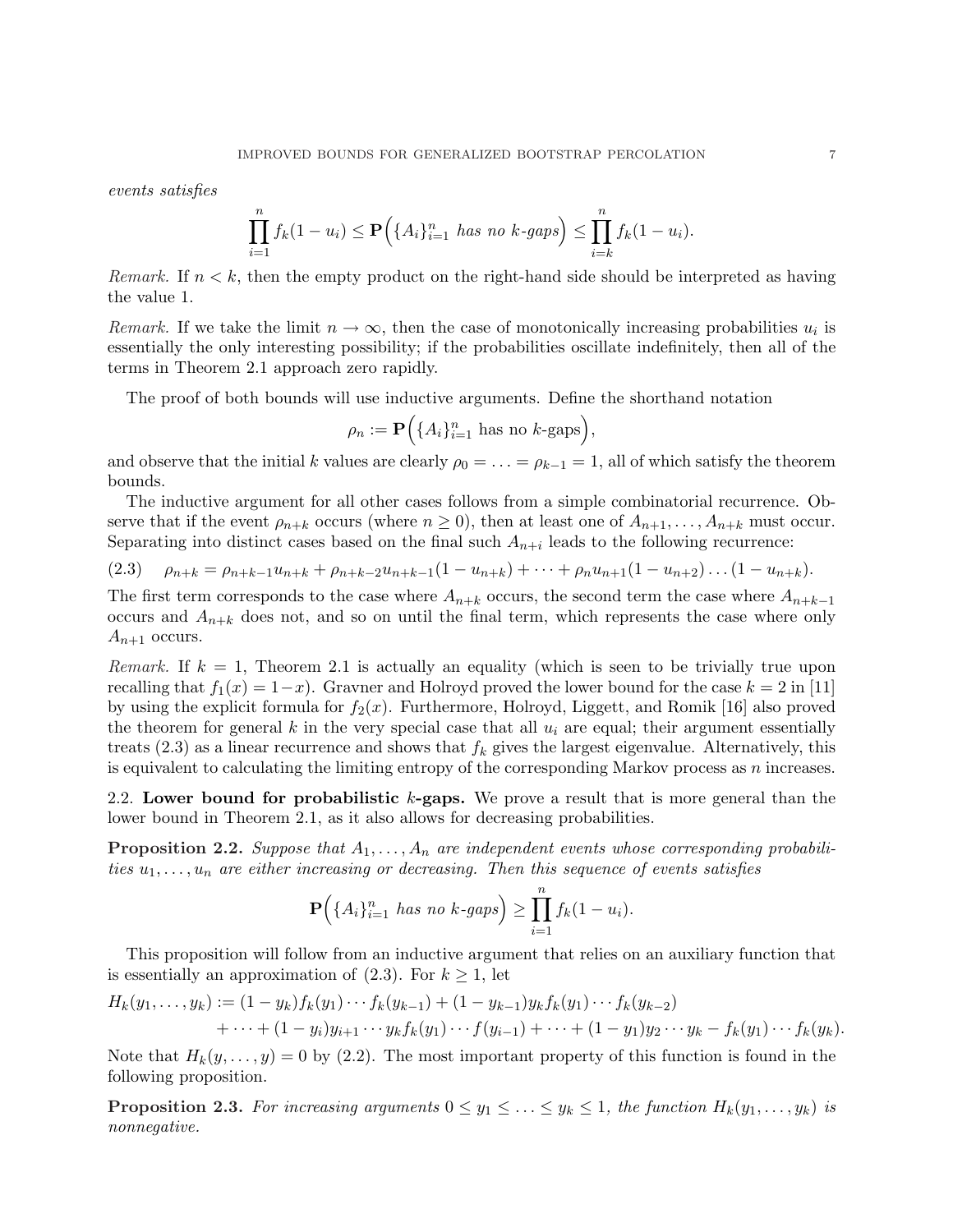We further postpone the proof of Proposition 2.3 until after we have proven several necessary intermediate results.

**Lemma 2.4.** Consider the domain  $0 \le y \le 1$ .

(i) The function  $\frac{y}{f}$  $\frac{g}{f_k(y)}$  is increasing. (ii) We have

$$
\frac{f'_k(y)}{f_k(y)} \ge -\frac{1}{1-y}.
$$

**Proof:** (i) This holds because the functions y and  $\frac{1}{f_k(y)}$  are both increasing and non-negative.

 $(ii)$  Differentiating  $(2.2)$ , we find that

$$
f'_{k}\left(kf_{k}^{k-1} - (1-y)(k-1)f_{k}^{k-2} - \dots - (1-y)y^{k-2}\right)
$$
  
=  $-f_{k}^{k-1} + (1-2y)f_{k}^{k-2} + \dots + \left((k-1)y^{k-2} - ky^{k-1}\right)$   

$$
\stackrel{\text{(2.2)}}{\longleftrightarrow} \frac{f'_{k}}{f_{k}}\left((1-y)f_{k}^{k-1} + 2(1-y)yf_{k}^{k-2} + \dots + (k-1)(1-y)y^{k-2}f_{k} + k(1-y)y^{k-1}\right)
$$
  
=  $-f_{k}^{k-1} + (1-2y)f_{k}^{k-2} + \dots + \left((k-1)y^{k-2} - ky^{k-1}\right)$   

$$
\stackrel{\text{(2.4)}}{\longleftrightarrow} \frac{f'_{k}}{f_{k}} = -\frac{1}{1-y} + \frac{f_{k}^{k-2} + 2yf_{k}^{k-3} + \dots + (k-1)y^{k-2}}{(1-y)\left(f_{k}^{k-1} + 2yf_{k}^{k-2} + \dots + ky^{k-1}\right)}.
$$

This easily gives the claim.  $\Box$ Next, for  $1 \leq j \leq k$  define

(2.5) 
$$
T_{k,j}(y) = T_j := \frac{(1-y)y^{j-1}}{f_k^j(y)}.
$$

This family of functions interpolates between  $T_1$  and  $T_k$ , whose opposing behaviors are described in the next result.

**Lemma 2.5.** The following hold for every  $k \geq 1$ .

- (i) The function  $T_1$  is decreasing.
- (ii) The function  $T_k$  is increasing.

**Proof:** (i) We differentiate  $(2.5)$  to get

$$
T_1' = \frac{1}{f_k} \left( -1 + (1 - y) \left( \frac{-f'_k}{f_k} \right) \right),
$$

and use Lemma 2.4  $(ii)$  to conclude that this is non-positive. (ii) We have

$$
T'_{k} = \frac{(k-1)y^{k-2} - ky^{k-1}}{f_{k}^{k}} - \frac{kf'_{k}(y^{k-1} - y^{k})}{f_{k}^{k+1}}.
$$

Thus  $T'_k \geq 0$  is equivalent to

(2.6) 
$$
-\frac{k f'_k (y - y^2)}{f_k} \ge -(k - 1) + ky \iff \frac{-f'_k}{f_k} \ge \frac{ky - (k - 1)}{ky(1 - y)}.
$$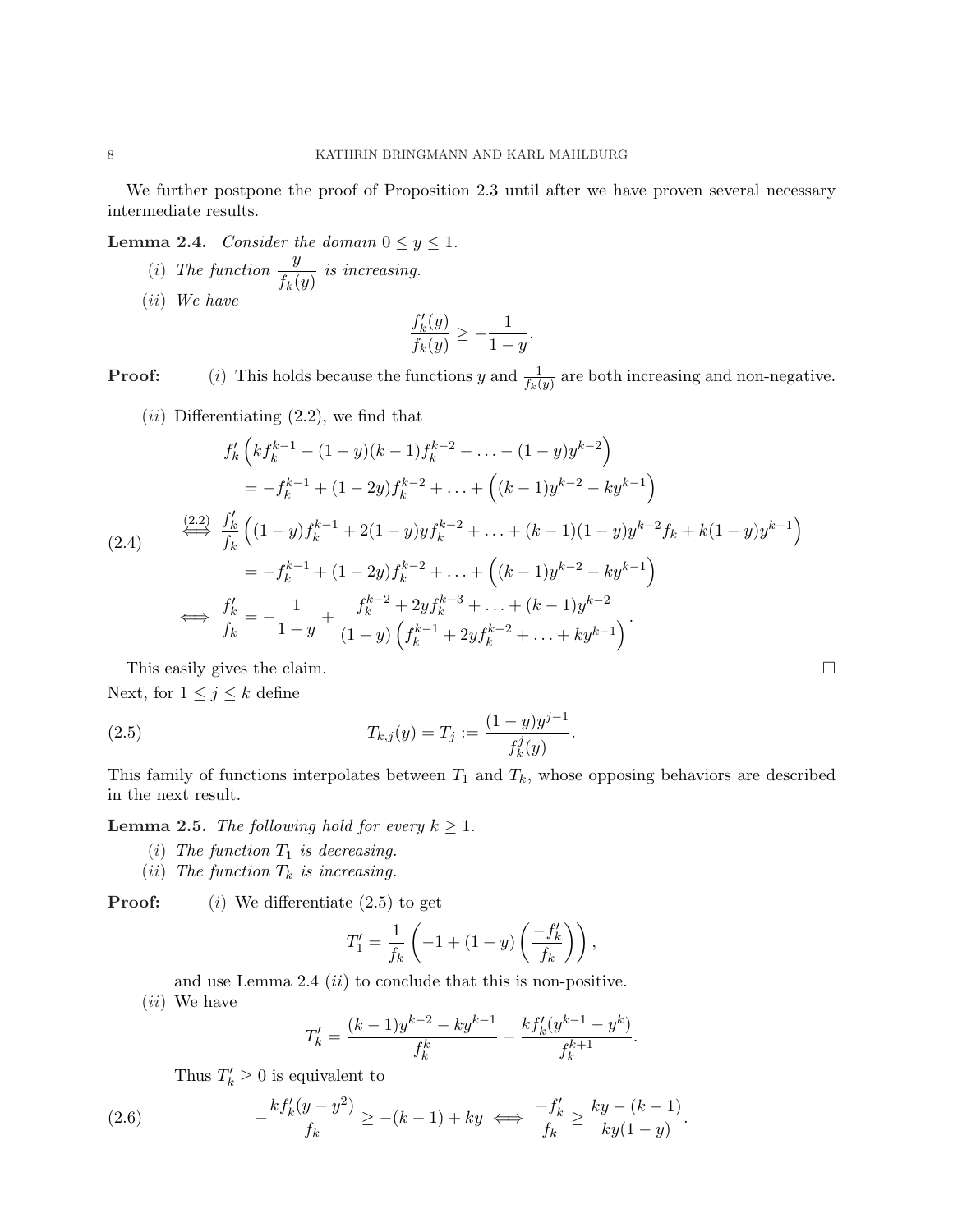Inserting  $(2.4)$  implies that  $(2.6)$  is again equivalent to

$$
\frac{1}{1-y} - \frac{f_k^{k-2} + 2yf_k^{k-3} + \ldots + (k-1)y^{k-2}}{(1-y)\left(f_k^{k-1} + 2yf_k^{k-2} + \ldots + ky^{k-1}\right)} \ge \frac{ky - (k-1)}{ky(1-y)},
$$

which further simplifies to

$$
(k-1)f_k^{k-1} + 2(k-1)yf_k^{k-2} + \ldots + (k-1)ky^{k-1} \geq kyf_k^{k-2} + 2ky^2f_k^{k-3} + \ldots + k(k-1)y^{k-1}.
$$

Comparing like powers of  $f_k$  directly shows that this last inequality is satisfied for  $k \geq 2$ (Observe that for  $k = 1$  the Lemma's claim is trivial).

Remark. Interestingly, it can also be shown that for any  $2 \leq j \leq k-1$ ,  $T_j$  is increasing on some interval  $[0, \sigma_j]$ , and is then decreasing on  $[\sigma_j, 1]$ . We do not devote any space to proving this, as it is not needed in the sequel.

We next define the accumulation functions for  $1 \leq j \leq k$  as

(2.7) 
$$
D_{k,j}(y) = D_j(y) := T_1(y) + \ldots + T_j(y).
$$

Note that by (2.2) we have the identity  $D_k(y) = 1$ . Although the individual components  $T_j$  have varying behavior, their sums are much more uniform.

**Lemma 2.6.** The functions  $D_j$  are decreasing for all  $1 \leq j \leq k$ .

**Proof:** We proceed inductively and note that  $D_k = 1$  is decreasing. Now suppose that  $D_j$  is decreasing. Then

$$
D'_{j-1} = T'_1 + \ldots + T'_{j-1}.
$$

If  $T_i'(y) \leq 0$  for all  $1 \leq i \leq j-1$  and all  $y \in [0,1]$ , then  $D_{j-1}$  is clearly decreasing. Otherwise, if there is some y and some  $1 \leq i \leq j-1$  such that  $T_i'(y) > 0$ , then we also have that

$$
T_j'(y) > 0,
$$

since  $T_j = T_i$  $\sqrt{y}$  $\overline{f_k}$  $\sqrt{j-i}$ , and both factors are non-negative and increasing at y. Then

$$
D'_{j-1}(y) = D'_j(y) - T'_j(y) \le D'_j(y) \le 0
$$

by the induction hypothesis.  $\Box$ 

**Proof of Proposition 2.3:** We factor out the product of all of the  $f_k(y_i)$  from the definition of  $H_k$  and write

(2.8) 
$$
H_k(y_1,\ldots,y_k) = f_k(y_1)\ldots f_k(y_k) \left( \frac{1-y_k}{f_k(y_k)} + \frac{(1-y_{k-1})y_k}{f_k(y_{k-1})f_k(y_k)} + \ldots + \frac{(1-y_i)y_{i+1}\ldots y_k}{f_k(y_i)f_k(y_{i+1})\ldots f_k(y_k)} + \ldots + \frac{(1-y_1)y_2\ldots y_k}{f_k(y_1)\ldots f_k(y_k)} - 1 \right).
$$

Consider the second-to-last term, which can be written as

$$
\frac{y_2 \dots y_k}{f_k(y_2) \dots f_k(y_k)} \cdot D_1(y_1).
$$

 $\Box$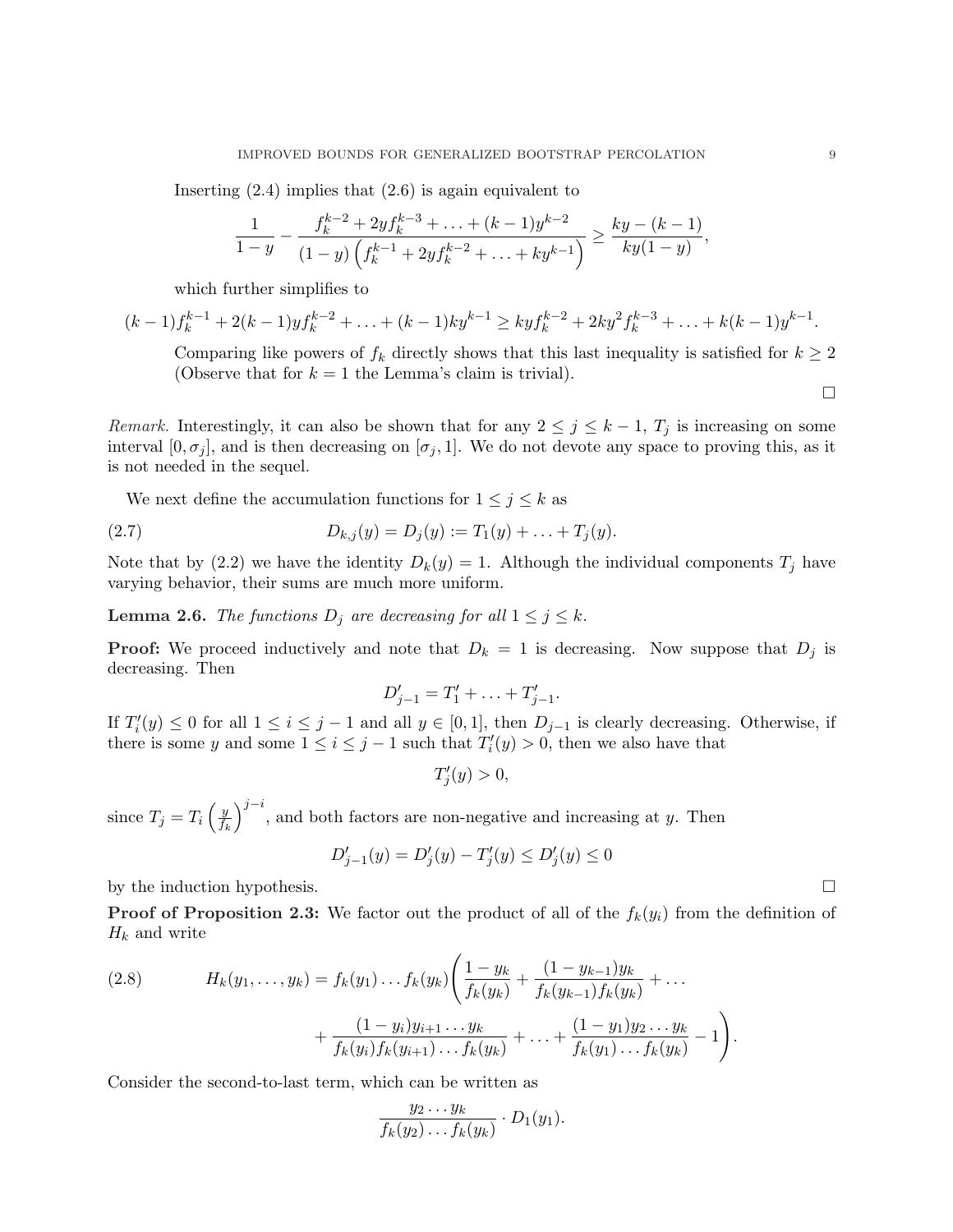Lemma 2.6 states that  $D_1(y_1) \ge D_1(y_2)$ , so we can replace  $y_1$  by  $y_2$  without increasing (2.8). After this substitution, there are now two terms that contain  $y_2$ , and the combination of them can be written as

$$
\frac{y_3 \dots y_k}{f_k(y_3) \dots f_k(y_k)} \cdot D_2(y_2).
$$

Again we can use Lemma 2.6 and replace  $y_2$  by  $y_3$  without increasing the result. Continuing in this way, we successively increase the indices of all of the  $y_i$ 's until  $(2.8)$  becomes

$$
H_k(y_1,\ldots,y_k)\geq f_k(y_1)\cdots f_k(y_k)\left(D_k(y_k)-1\right)=0.
$$

Proof of Proposition 2.2: As mentioned earlier, we use an inductive argument based on  $(2.3)$ . Without loss of generality, assume that the  $u_i$  are decreasing (if they are increasing, simply reverse the order) and recall that the proposition holds for the initial cases.

The inductive hypothesis implies that every term on the right-hand side of (2.3) has a lower bound in terms of the  $f_k$ , which gives

$$
\rho_{n+k} \geq \prod_{i=1}^{n} f_k (1 - u_i) \Big( u_{n+k} f_k (1 - u_{n+1}) \dots f_k (1 - u_{n+k-1})
$$
  
+ 
$$
u_{n+k-1} (1 - u_{n+k}) f_k (1 - u_{n+1}) \dots f_k (1 - u_{n+k-2}) + \dots + u_{n+1} (1 - u_{n+2}) \dots (1 - u_{n+k}) \Big)
$$
  
= 
$$
\prod_{i=1}^{n} f_k (1 - u_i) \Big( H_k (y_{n+1}, \dots, y_{n+k}) + f_k (1 - u_{n+1}) \dots f_k (1 - u_{n+k}) \Big),
$$

where  $y_i := 1 - u_i$ , so the  $y_i$  are increasing. Then by Proposition 2.3 we have the required bound

$$
\rho_{n+k} \geq \prod_{i=1}^{n+k} f_k(1-u_i).
$$

 $\Box$ 

Remark. Numerical evidence (and the naive heuristic of grouping together the events with larger probabilities) suggests that Proposition 2.2 may also hold for arbitrary probabilities  $u_i$ , and that the cases where the  $u_i$  are monotonically decreasing or increasing (or more generally, unimodular) give the tightest bounds.

2.3. Upper bound for  $k$ -gaps. We also prove the upper bound of Theorem 2.1 as a separate statement for easier reference.

**Proposition 2.7.** Let  $A_1, \ldots, A_n$  be independent events with probabilities  $1 \ge u_1 \ge u_2 \ge \ldots \ge u_n$  $u_n \geq 0$ . Then

$$
\mathbf{P}(\{A_i\}_{i=1}^n \text{ has no } k\text{-gaps}) \leq \prod_{i=1}^{n-k+1} f_k(1-u_i).
$$

As before, we will use an auxiliary function, although in order to prove an upper bound, the function needs to have bounds that are opposite from those proven for  $H_k$ . Let (2.9)

$$
\widetilde{H}_k(y_1, y_2, \dots, y_{2k-1}) := (1 - y_{2k-1})f_k(y_1)\dots f_k(y_{k-1}) + (1 - y_{2k-2})y_{2k-1}f_k(y_1)\dots f_k(y_{k-2}) + \dots \n+ (1 - y_{k+i})y_{k+i+1}\dots y_{2k-1}f_k(y_1)\dots f_k(y_i) + \dots + (1 - y_k)y_{k+1}\dots y_{2k-1} \n- f_k(y_1)\dots f_k(y_k),
$$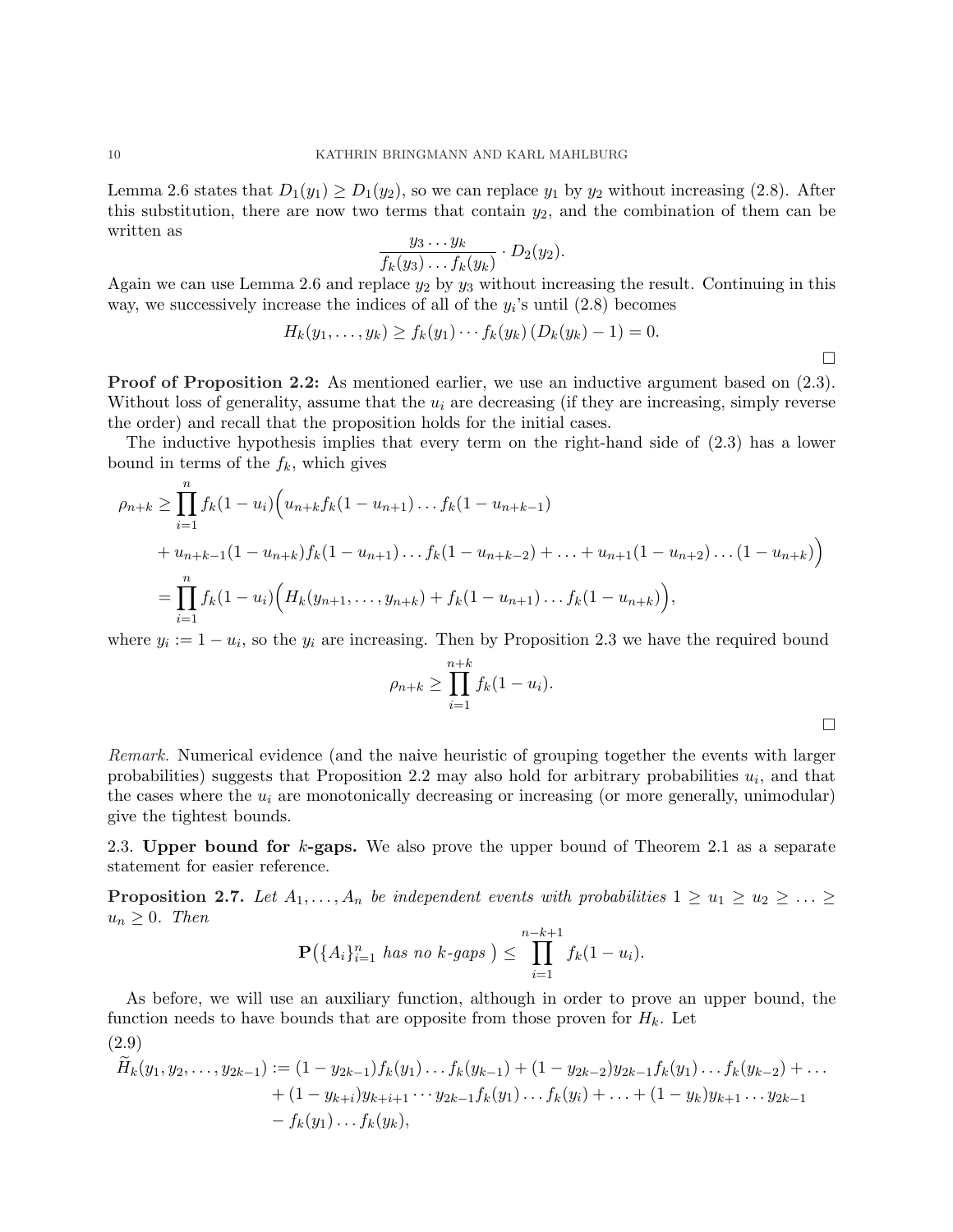and note that this function has "decoupled" the variables that appear in polynomial terms from those that appear as the arguments of  $f_k$ . In particular,  $H_k$  is a linear function in each of  $y_{k+1}, \ldots, y_{2k-1}.$ 

**Proposition 2.8.** For  $0 \le y_1 \le \ldots \le y_{2k-1} \le 1$ , we have that  $\widetilde{H}_k(y_1,\ldots,y_{2k-1}) \le 0$ .

**Proof:** As in the proof of Proposition 2.2, we will eventually change all of the  $y_i$ 's to  $y_k$  by using properties of the functions  $D_i(y)$ , but this time we will also need to study the partial derivatives of the linear terms of  $H_k$  in order to do so.

For the first step, consider the coefficient of  $y_{k+1}$  in (2.9), which is

$$
(2.10) \t-y_{k+2}...y_{2k-1}f_k(y_1)+(1-y_k)y_{k+2}...y_{2k-1}=y_{k+2}...y_{2k-1}f_k(y_1)\left(-1+\frac{1-y_k}{f_k(y_1)}\right).
$$

Since  $f_k$  is decreasing, replacing  $y_1$  by  $y_k$  inside the parentheses gives the following upper bound for  $(2.10)$ :

(2.11) 
$$
y_{k+2} \dots y_{2k-1} f_k(y_1) \big( -1 + D_1(y_k) \big) \leq 0,
$$

where the inequality follows from the fact that  $D_1 \leq D_2 \leq \cdots \leq D_k = 1$ . This means that

$$
\frac{\partial}{\partial y_{k+1}}\widetilde{H}_k\leq 0,
$$

and thus changing  $y_{k+1}$  into  $y_k$  in (2.9) increases the total expression.

Continuing inductively, assume that we have already shown that changing  $y_{k+j} \mapsto y_k$  for  $1 \leq$  $j \leq i-1$  gives an upper bound for (2.9). The next case is then the coefficient of  $y_{k+i}$ , which is

$$
y_{k+i+1} \dots y_{2k-1}(-f_k(y_1) \dots f_k(y_i) + (1 - y_k)f_k(y_1) \dots f_k(y_{i-1}) + \dots + (1 - y_k)y_k^{i-1})
$$
  
=  $y_{k+i+1} \dots y_{2k-1}f_k(y_1) \dots f_k(y_i) \left( -1 + \frac{1 - y_k}{f_k(y_i)} + \frac{(1 - y_k)y_k}{f_k(y_{i-1})f_k(y_i)} + \dots + \frac{(1 - y_k)y_k^{i-1}}{f_k(y_1) \dots f_k(y_i)} \right)$   
 $\le y_{k+i+1} \dots y_{2k-1}f_k(y_1) \dots f_k(y_i) \left( -1 + D_i(y_k) \right) \le 0,$ 

where we used the fact that  $f_k$  is decreasing in order to shift all denominator arguments to  $y_k$ . Thus the partial derivative with respect to  $y_{k+i}$  is also non-positive, so the substitution  $y_{k+i} \mapsto y_k$ gives an upper bound. Finally, once all  $y_{k+i}$  for  $1 \leq i \leq k-1$  have been set to  $y_k$ , we reach the desired conclusion, as

$$
\widetilde{H}(y_1,\ldots,y_k,y_k,\ldots,y_k) \leq f_k(y_1)\ldots f_k(y_k) \left(\frac{1-y_k}{f_k(y_k)} + \frac{(1-y_k)y_k}{f_k(y_{k-1})f_k(y_k)} + \cdots + \frac{(1-y_k)y_k^{k-1}}{f_k(y_1)\cdots f_k(y_k)} - 1\right)
$$
\n
$$
\leq f_k(y_1)\ldots f_k(y_k) \left(D_k(y_k) - 1\right) = 0.
$$

¤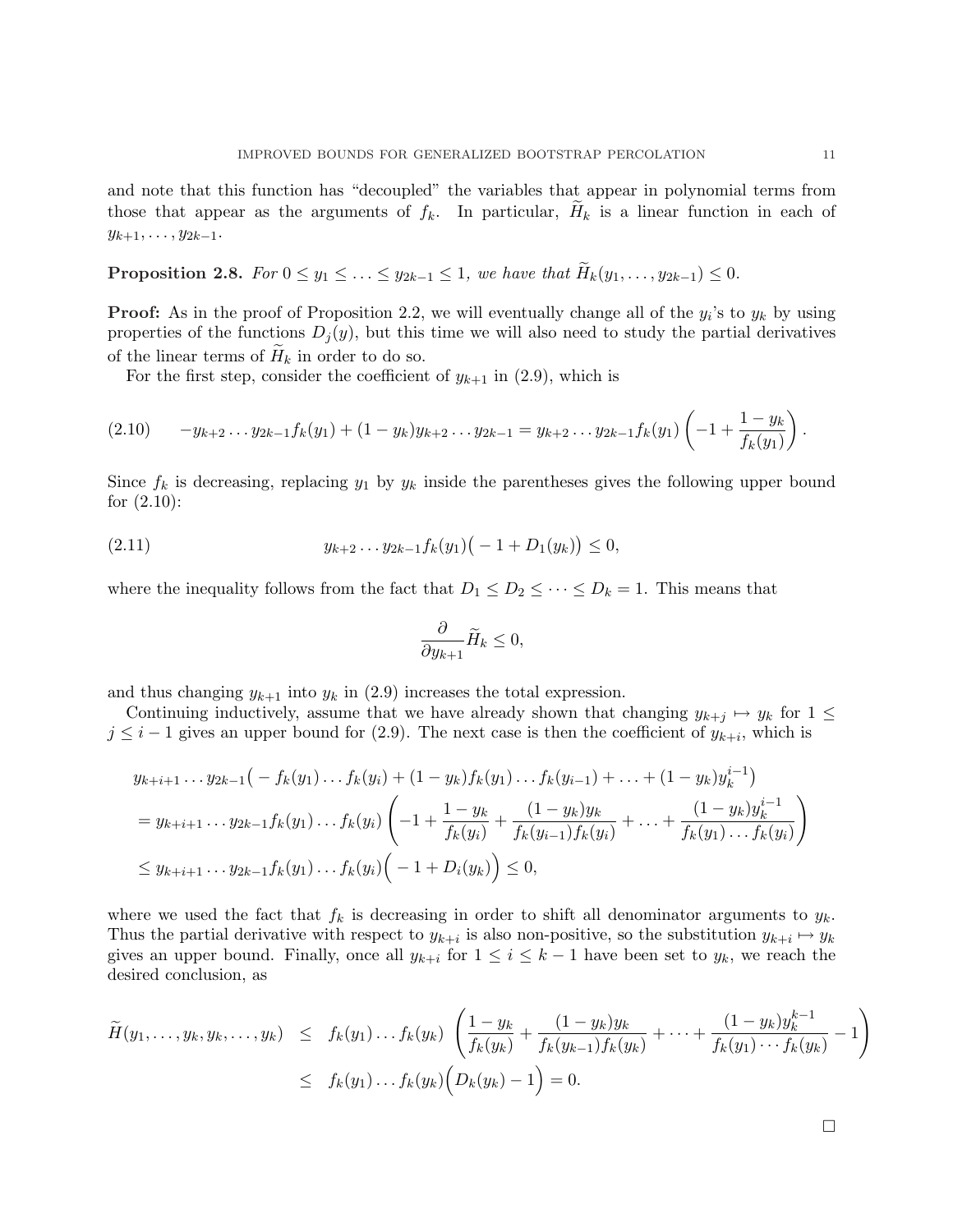Proof of Proposition 2.7: As before, we use an inductive argument that relies on the recurrence (2.3). By the inductive hypothesis we obtain

$$
\rho_{n+k} \leq \prod_{i=1}^{n-k+1} f_k(1-u_i) \Big( u_{n+k} f_k(1-u_{n-k+2}) \cdots f_k(1-u_n) + u_{n+k-1} (1-u_{n+k}) f_k(1-u_{n-k+2}) \cdots f_k(1-u_{n-1}) + \ldots + u_{n+1} (1-u_{n+2}) \cdots (1-u_{n+k}) \Big)
$$
  
= 
$$
\prod_{i=1}^{n-k+1} f_k(1-u_i) \Big( \widetilde{H}_k(y_{n-k+2}, \ldots, y_{n+k}) + f_k(1-u_{n-k+2}) \cdots f_k(1-u_{n+1}) \Big) \leq \prod_{i=1}^{n+1} f_k(1-u_i),
$$

where the conclusion is due to Proposition 2.8.  $\Box$ 

Corollary 2.9. Assume that  $A_1, \ldots, A_n$  are independent events with probabilities  $0 \le u_1 \le u_2 \le$  $\ldots \leq u_n \leq 1$ . Then

$$
\mathbf{P}(\{A_i\}_{i=1}^n \text{ has no } k\text{-gaps}) \leq \prod_{i=k}^n f_k(1-u_i).
$$

**Proof:** This follows directly from Proposition 2.7 since the probabilities  $u_n, u_{n-1}, \ldots, u_1$  are decreasing. This gives

$$
\mathbf{P}(\{A_i\}_{i=1}^n \text{ has no } k\text{-gaps}) = \mathbf{P}(\{A_{n-i+1}\}_{i=1}^n \text{ has no } k\text{-gaps})
$$
  

$$
\leq \prod_{i=1}^{n-k+1} f_k(1 - u_{n-i+1}) = \prod_{i=k}^n f_k(1 - u_i).
$$

**Proof of Theorem 2.1:** The theorem statement combines Proposition 2.2 and Corollary 2.9.  $\Box$ 

### 3. Logarithmic probability estimates

In this section we largely adopt Holroyd, Liggett, and Romik's notation from [16] and define

$$
g_k(z) := -\log f_k(e^{-z}),
$$

which will allow us to translate products of  $f_k$  (as seen in the probability estimates from Section 2) into (exponent) sums involving  $g_k$ . We catalog a number of useful properties of  $g_k$  that we will need throughout the rest of the paper; the  $k = 1$  and  $k = 2$  cases of Lemma 3.1 were proven and used by Gravner and Holroyd in [11, 14] with some slight misstatements in parts  $(iv)$  and  $(v)$ ), although it should be noted that several of their proofs used the explicit formulas for  $f_1$  and  $f_2$ , whereas our proofs use only the defining properties of  $f_k$  for any k.

We also introduce notation for asymptotic inequalities that is used in this section and throughout the remainder of the paper. We write  $f(z) \ll g(z)$  if there exists a constant  $c > 0$  such that  $f(z) \le cg(z)$  for sufficiently small z. Furthermore, if the constant c does not depend on certain local parameters (which will be specified in use), we write  $f(z) \ll g(z)$ .

**Lemma 3.1.** For all  $k \geq 1$ , the following are true.

(i) The function  $g_k$  is decreasing and convex.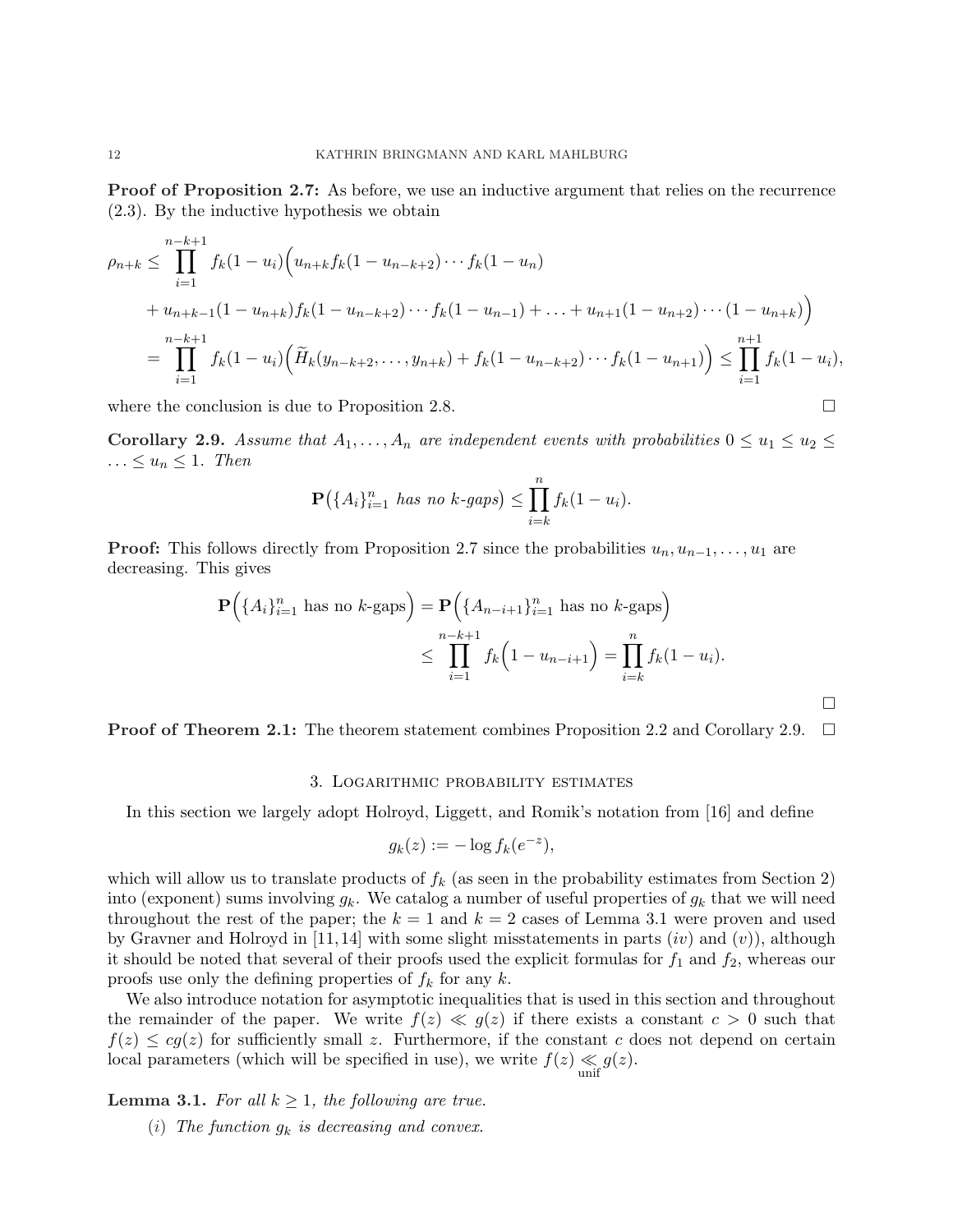(ii) The function  $g_k$  is integrable on  $\mathbb{R}_{\geq 0}$ , and satisfies the explicit evaluation

$$
\int_{0}^{\infty} g_k(z) dz = \lambda_k.
$$

(iii) As  $z \to \infty$ ,  $g_k$  has the asymptotic behavior

$$
g_k(z) \sim e^{-kz}.
$$

 $(iv)$  As  $z \rightarrow 0$ ,

$$
g_k(z) \sim \frac{1}{k} \log z^{-1}.
$$

 $(v)$  As  $z \rightarrow 0$ ,

$$
g'_k(z) \sim -\frac{1}{kz}.
$$

**Proof:** (i) This follows from Lemma 15 of [16].

- $(ii)$  This was proven as Theorem 1 of [16], and a second shorter proof was later given in [5].
- $(iii)$  Differentiate the recursion  $(2.1)$  to obtain

(3.1) 
$$
\left(kf_k^{k-1}-(k+1)f_k^k\right)f_k'=kx^{k-1}-(k+1)x^k.
$$

The boundary value  $f_k(0) = 1$  implies that  $f'_k(0) = 0$ . Repeatedly differentiating (3.1) then iteratively shows that

$$
(3.2) \t\t f
$$

$$
f''_k(0) = \ldots = f_k^{(k-1)}(0) = 0.
$$

Finally, the k-th derivative yields a nonzero term, which is

$$
f_k^{(k)}(0) = -k!.
$$

Therefore the Taylor expansion of  $f_k$  around 0 has the form

$$
f_k(x) = 1 - x^k + O\left(x^{k+1}\right).
$$

This leads to the stated assertion, since

$$
g_k(z) = -\log f_k\left(e^{-z}\right) \sim -\log\left(1 - e^{-kz}\right) \sim e^{-kz}
$$

as  $z \to \infty$ .

 $(iv)$  Taking the logarithm of  $(2.1)$  yields

$$
(3.3)
$$

(3.3) 
$$
k \log f_k(x) + \log(1 - f_k(x)) = k \log x + \log(1 - x).
$$

Isolating  $-\log f_k(e^{-z}) = g_k(z)$ , we then apply the limiting value  $f_k(1) = 0$  to find that

$$
\lim_{z \to 0} \frac{g_k(e^{-z})}{\log(z^{-1})} = \lim_{z \to 0} \frac{\frac{1}{k} \left( \log(1 - f_k(e^{-z})) - k \log(e^{-z}) - \log(1 - e^{-z}) \right)}{\log(z^{-1})} = \lim_{z \to 0} \frac{\log(1 - e^{-z})}{k \log z} = \frac{1}{k}.
$$

 $(v)$  Equation  $(3.3)$  implies that

$$
-kg_k(z) + \log (1 - f_k(e^{-z})) = -kz + \log (1 - e^{-z}).
$$

Differentiating this equation gives

(3.4) 
$$
-kg'_k(z) + \frac{e^{-z}f'_k(e^{-z})}{1 - f_k(e^{-z})} = -k + \frac{e^{-z}}{1 - e^{-z}}.
$$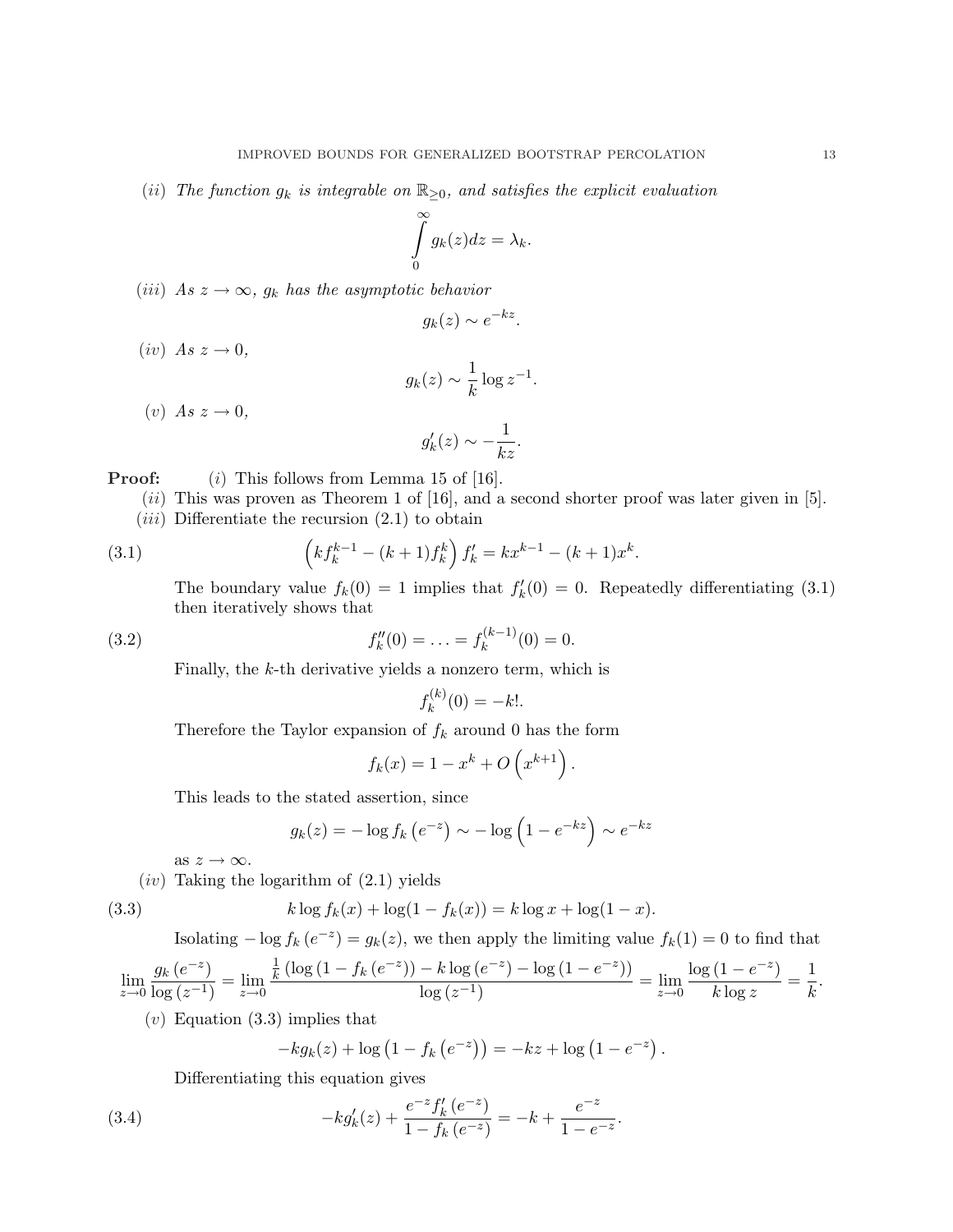We next claim that

(3.5) 
$$
f_k(x) \sim (1-x)^{\frac{1}{k}}
$$
 as  $x \to 1$ .

This is enough to conclude  $(v)$ . Indeed, by  $(3.1)$  we have

$$
f'_{k}(x) = \frac{kx^{k-1} - (k+1)x^{k}}{k f_{k}^{k-1}(x) - (k+1)f_{k}^{k}(x)}.
$$

As  $z \to 0$  we then apply (3.5) to get

$$
f'_k(e^{-z}) \ll \frac{1}{f^{k-1}(e^{-z})} \ll \frac{1}{(1-e^{-z})^{\frac{k-1}{k}}} \sim \frac{1}{z^{\frac{k-1}{k}}}.
$$

Therefore in (3.4) we have the asymptotic equality

$$
-kg'_k(z) + f'_k(e^{-z}) \sim -k + \frac{1}{z},
$$

yielding

$$
g'_k(z) \sim -\frac{1}{kz},
$$

We finish the proof by verifying (3.5). Taking the limit as  $z \to 0$  in (3.3) and using the boundary value  $f_k(1) = 0$ , we find that (again,  $x = e^{-z}$ )

$$
k \log f_k(x) \sim \log(1-x),
$$

which gives (3.3).

## 4. Lower Bound

In this section we prove the lower bound in Theorem 1.1 for arbitrary  $k$  by generalizing the combinatorial construction used in [11], and then using the new results from Section 3 to help estimate the corresponding probabilities. The general idea is to consider configurations that are sufficient for growth and that occur with large enough probability to give the tight lower bound. It should be noted that this construction also gives lower bounds for the original, non-localized k-percolation models, as any configuration with localized growth starting from the origin is clearly also sufficient for unrestricted growth (the same is not true of the upper bound in Section 5, as localized growth is not a *necessary* condition for unrestricted growth).

We first set some notation for rectangles in  $\mathbb{Z}^2$ . For a rectangle  $R = \{a, \ldots, c\} \times \{b, \ldots, d\}$ , we denote its dimensions by

$$
\dim(R) := (c - a + 1, d - b + 1).
$$

We also let  $R(a, b)$  denote a rectangle with dimensions  $(a, b)$  whose position may or may not be specified. Moreover, we visualize the base square at the origin as the lower-left corner of the northeast quadrant of the lattice  $\mathbb{Z}^2$ .

Following Gravner and Holroyd's basic argument in [11], we construct classes of configurations that always lead to indefinite growth. Figure 1 illustrates the two possibilities that we consider for the growth of a rectangle  $R(a, a)$  to one of size  $R(b, b)$ . The first is "diagonal" growth, where  $R(a, a)$  grows to  $R(a + 1, a + 1)$ , then to  $R(a + 2, a + 2)$ , and so on until  $R(b, b)$  is active (with deviations from the diagonal of at most distance  $k$ ); this sort of growth was shown to give the main (logarithmic) term of Theorem 1.1 in [14, 16]. The second sort of growth is horizontally "skew" growth, where growth proceeds first in the horizontal direction only, and then continues in the

¤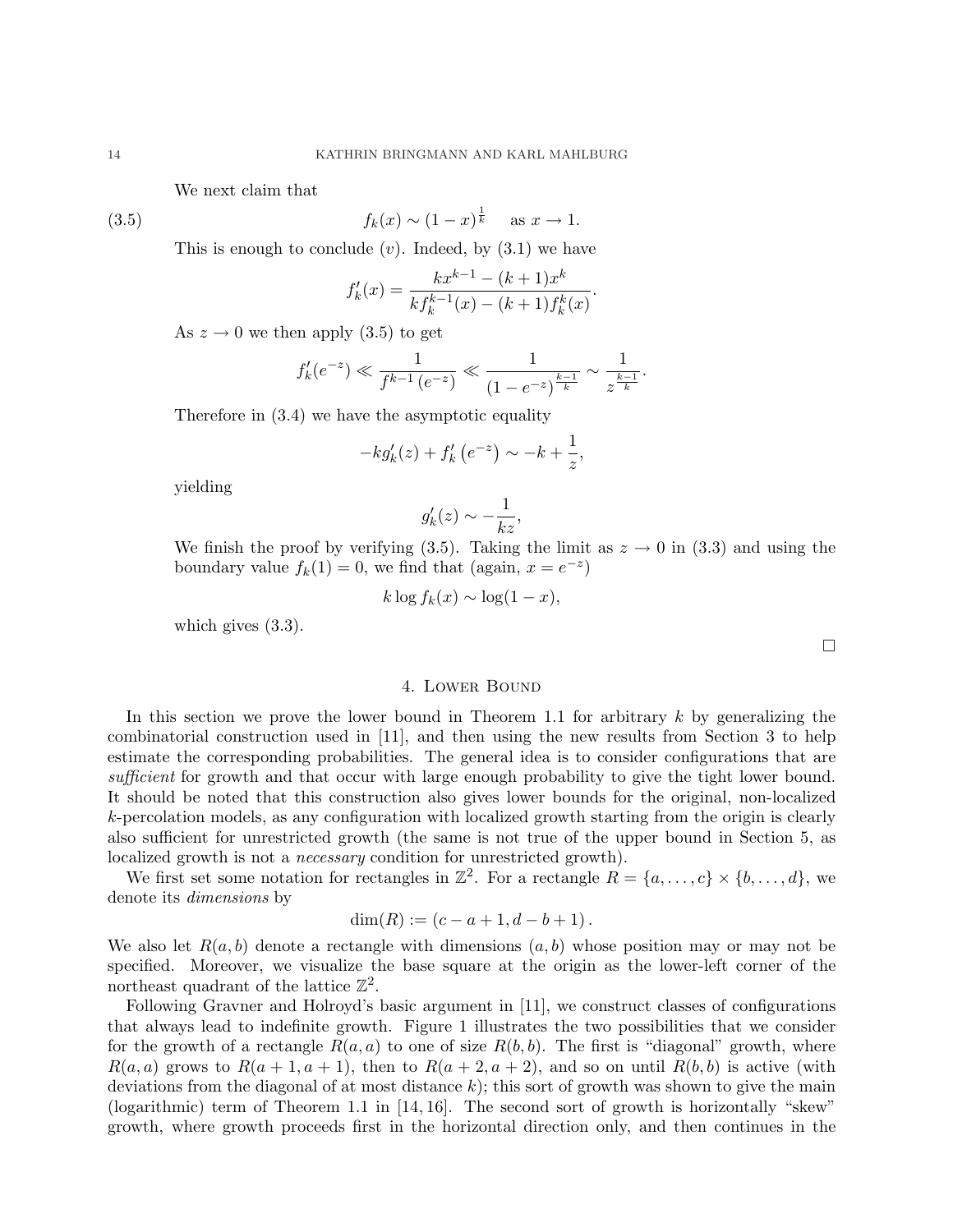vertical direction only. The inclusion of the second growth event will be enough to increase the ¢ vertical direction only. The inclusion of the second graphoral probability by the claimed factor of  $\exp\left(c_1 s^{-1/2}\right)$ .



FIGURE 1. The columns and rows that define the events  $\mathcal{D}_k(a, b)$  and  $\mathcal{J}_k(a, b)$ , respectively.

**Definition 4.1.** Consider the "stair-step" columns and rows defined such that for  $i \geq k+1$ , the column  $\mathcal{C}_i$  at a distance i to the right of the origin has height  $i - k$ , and the row  $\mathcal{R}_i$  at height i also has width  $i-k$ . If  $b > a \geq k$ , then the *diagonal growth event*  $\mathcal{D}_k(a, b)$  is the event that the columns  $\{\mathcal{C}_{a+1},\ldots,\mathcal{C}_b\}$  and rows  $\{\mathcal{R}_{a+1},\ldots,\mathcal{R}_b\}$  have no k-gaps in the given configuration.

**Definition 4.2.** Suppose that  $b - a \geq k + 2$ , let  $\mathcal{C}_{a+i}$  have height  $a + i - k$  for  $1 \leq i \leq k$ , and let all other  $C_i$  have height  $a+1$   $(a+k+1 \leq i \leq b)$ . For the rows, let  $\mathcal{R}_{a+1}$  have width  $a-k+1$ , let  $\mathcal{R}_i$  have width  $b-1$  for  $a+2 \leq i \leq a+k+1$ , and let  $\mathcal{R}_i$  have width b for  $a+k+2 \leq i \leq b$ . The (horizontally) skew event  $\mathcal{J}_k(a, b)$  is the event that the following occur:

- $\mathcal{R}_{a+1}, \mathcal{C}_{a+1}, \mathcal{R}_b$  and  $\mathcal{C}_b$  are nonempty,
- $\mathcal{R}_{a+2}, \ldots, \mathcal{R}_{a+k+1}$  are empty,
- the cell  $(b, a + k + 1)$  is occupied,
- $\{\mathcal{C}_{a+2}, \ldots, \mathcal{C}_{b-1}\}\$  and  $\{\mathcal{R}_{a+k+2}, \ldots, \mathcal{R}_{b-1}\}\$  have no k-gaps.

It is clear that both events lead to further growth as stated in the following result.

**Proposition 4.3.** Suppose that we are given a configuration  $\mathcal{C}$ , and consider only those rectangles whose lower-left corner is at 0.

- (i) If  $R(a, a)$  eventually becomes active and  $\mathcal{D}_k(a, b)$  occurs, then  $R(b s, b t)$  also becomes active for some  $0 \leq s, t \leq k - 1$ .
- (ii) If  $R(a-s,a-t)$  eventually becomes active for some  $0 \leq s,t \leq k-1$  and  $\mathcal{J}_k(a,b)$  occurs, then  $R(b, b)$  also becomes active.

**Definition 4.4.** For  $k \le a_1 \le b_1 \le \ldots a_m \le b_m \le L$  with  $b_i - a_i \ge k+2$  for all i, define the growth event corresponding to these parameters as

$$
E_k(a_1, b_1, \dots, a_m, b_m) := \mathcal{D}_k(k, a_1) \cap \bigcap_{i=1}^m \mathcal{J}_k(a_i, b_i) \cap \bigcap_{i=1}^{m-1} \mathcal{D}_k(b_i, a_{i+1}) \cap \mathcal{D}_k(b_m, L-1)
$$

 $\{(\mathbf{k} \times \mathbf{k})\}$  lower left rectangle and cells  $(1, L - 1), (L - 1, 1)$  are occupied.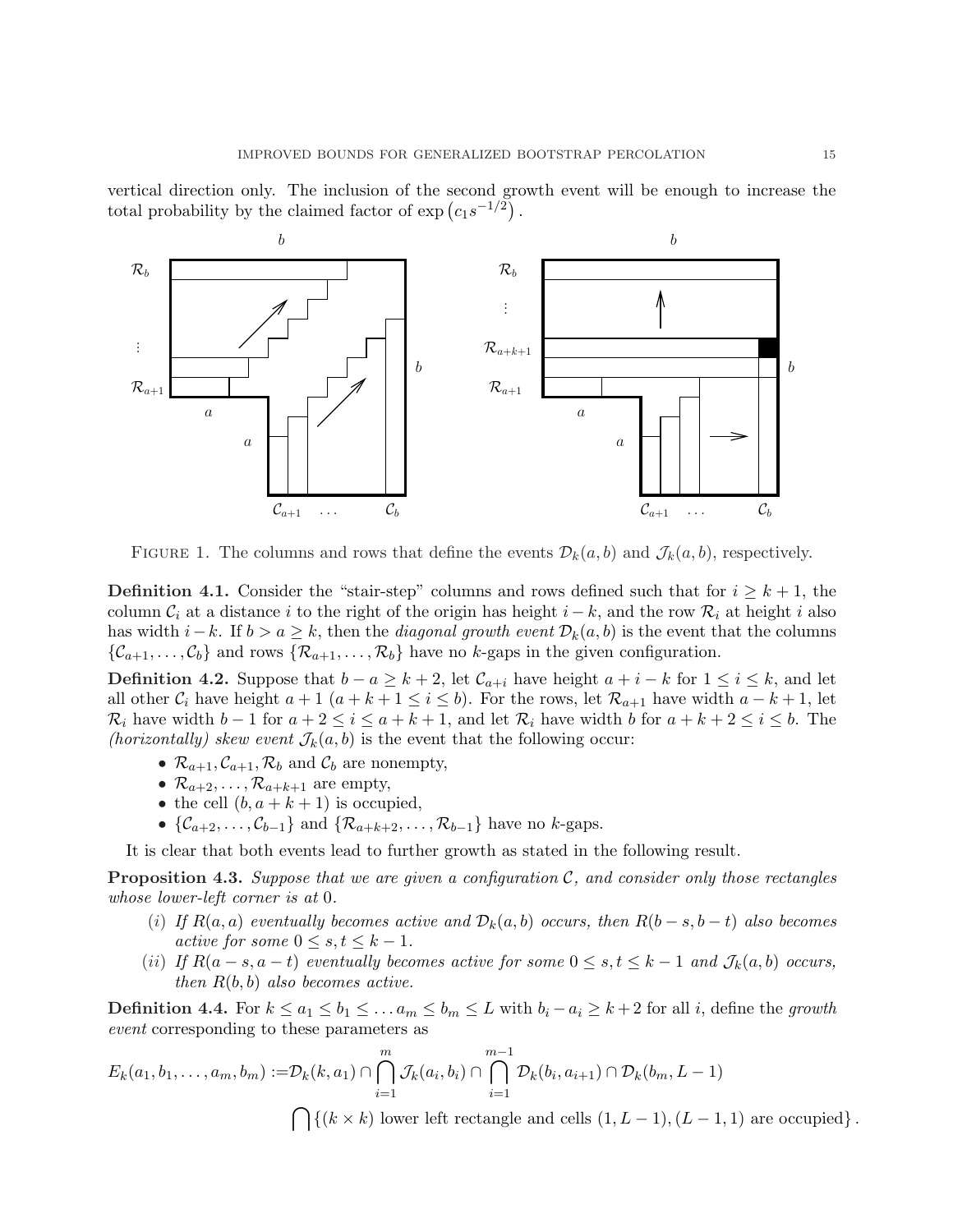**Lemma 4.5.** Suppose that  $\{a_i, b_i\}$  satisfy the conditions in Definition 4.4.

- (i) The various events appearing in the definition of single occurrence of  $E_k(a_1, \ldots, b_m)$  are independent.
- (ii) If  $E_k(a_1,\ldots,b_m)$  occurs, then  $R(L)$  is eventually active.
- (iii) For different choices of  $a_1, \ldots, b_m$  the events  $E_k(a_1, \ldots, b_m)$  are disjoint.
- **Proof:** (i) Follows immediately from Definitions 4.1 and 4.2. (ii) Follows from Proposition 4.3.
	- (iii) Let  $\mathcal{R}_n, \mathcal{R}_{n+1}, \ldots, \mathcal{R}_{n+k-1}$  be the first k-gap among the stair-step rows. Then  $\mathcal{R}_{n-1}$  is nonempty and begins a  $\mathcal{J}_k$  event with  $a_1 = n - 1$ . Furthermore, the event ends with the first nonempty cell in the  $(n + k - 1)$ -th row; the column position of this cell gives the value of  $b_1$ . Following this procedure iteratively uniquely determines all  $a_i$  and  $b_i$ .

 $\Box$ 

We next bound the probabilities of the events  $\mathcal{D}_k$  and  $\mathcal{J}_k$  in terms of the function  $g_k$ .

Lemma 4.6. The probability of the growth events satisfies the following lower bounds.

(i) If  $b > a \geq k$ , then

$$
\mathbf{P}\left(\mathcal{D}_k(a,b)\right) \ge \exp\left(-2\sum_{i=a-(k-1)}^{b-k} g_k(is)\right).
$$

(ii) Let  $c_$  <  $c_+$  be positive constants,  $s \in$  $0, \frac{1}{2}$  $\overline{2}$ , and  $b \ge a+k+2$ , with  $a, b \in$ £  $[c_{-} s^{-1}, c_{+} s^{-1}]$ . Then  $\overline{\phantom{a}}$  $\mathbf{r}$ 

$$
\mathbf{P}\left(\mathcal{J}_k(a,b)\right) \underset{\text{unif}}{\gg} s \exp\left(g'_k(c_-)s(b-a)^2 - 2\sum_{i=a-(k-1)}^{b-k} g_k(is)\right),
$$

where the asymptotic inequality is uniform over all  $a, b$  in the given range.

**Proof:** (i) This follows directly from Proposition 2.2 and the definitions of  $\mathcal{D}_k(a, b)$  and  $g_k$ . (ii) From the definition of  $\mathcal{J}_k(a, b)$  and Proposition 2.2 we obtain

$$
\mathbf{P}(\mathcal{J}_k(a,b)) \ge q^{k(b-1)} (1-q) \left(1-q^{a-k+1}\right)^2 (1-q^{a+1}) \left(1-q^b\right)
$$
  
×  $\exp\left(-g_k((a-k+2)s) - \cdots - g_k(as) - (b-a-k-1) g_k((a+1)s) - (b-a-k-2) g_k(bs)\right),$ 

where the first q-power is for empty rows, the next several factors are for occupied rows and columns, and the final exponential terms are for the gap conditions among the remaining rows and columns. In the given ranges of a, b, the powers  $q^a$  and  $q^b$  may be treated as (uniform) asymptotic constants, as can the single terms  $g_k((a - k + i)s)$  (of which there are  $k - 2$ ). Also,  $1 - q$  is asymptotically s, so the overall bound becomes

(4.1) 
$$
\mathbf{P}\Big(\mathcal{J}_k(a,b)\Big)
$$
  
\n
$$
\geq s \exp\Big(-(b-a)\Big(g_k((a+1)s) + g_k(bs)\Big) + (k+1)g_k((a+1)s) + (k+2)g_k(bs)\Big)
$$
  
\n
$$
\geq s \exp\Big(-(b-a)\big(g_k(as) + g_k(bs)\big)\Big).
$$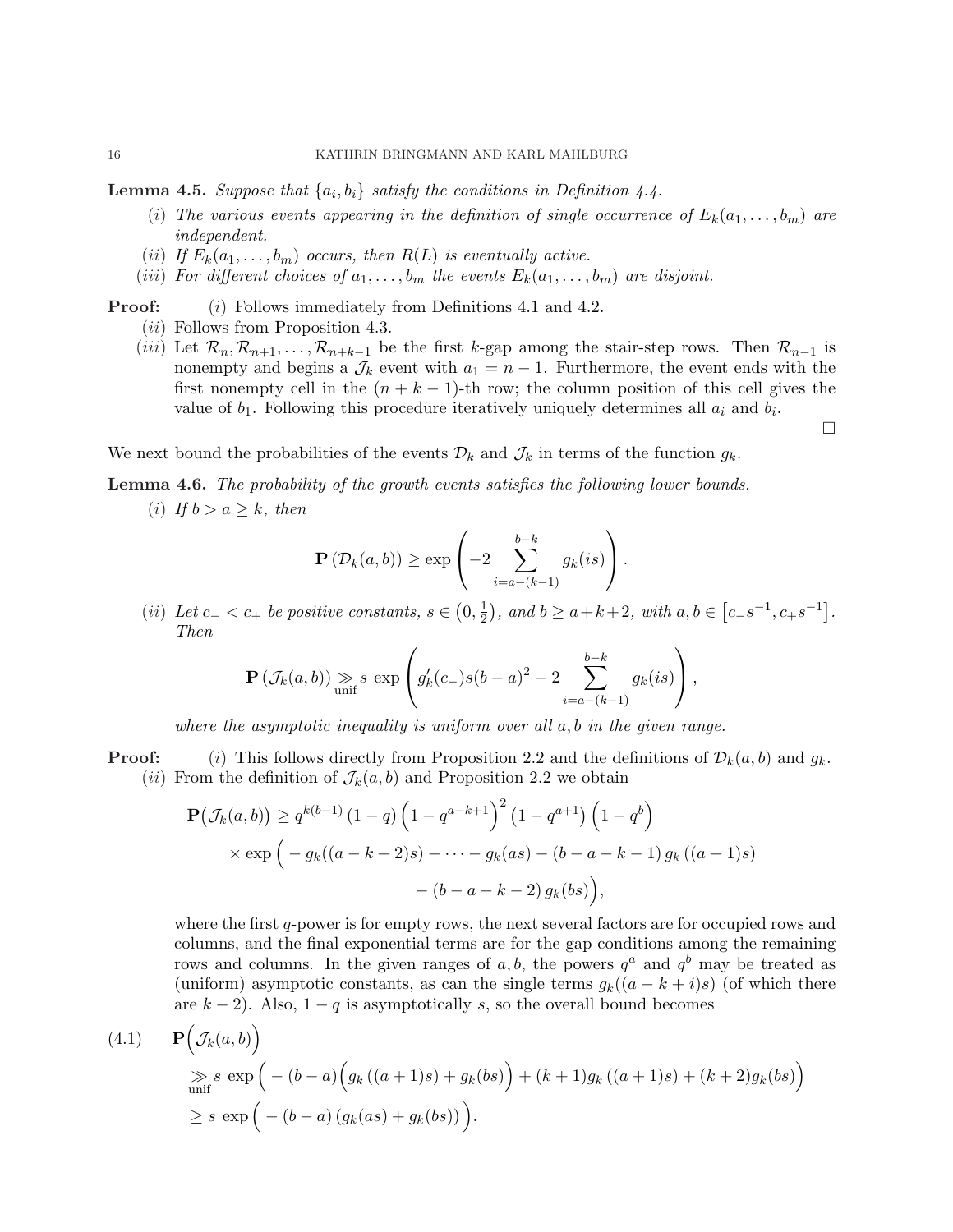The second inequality holds since the function  $g_k$  is decreasing. It is also true that

$$
\exp\left(-\sum_{i=a-(k-1)}^{b-k} g_k(is)\right) \le \exp(-(b-a)g_k(bs)),
$$

again since  $g_k$  is decreasing. Using this in (4.1), we have

$$
\mathbf{P}(\mathcal{J}_k(a,b)) \geqslant s \exp\left(-(b-a)(g_k(as) - g_k(bs)) - 2\sum_{i=a-(k-1)}^{b-k} g_k(is)\right)
$$
  
 
$$
\geq s \exp\left((b-a)g'_k(c_{-})(bs-as) - 2\sum_{i=a-(k-1)}^{b-k} g_k(is)\right),
$$

where we have used the convexity of  $g_k$  for the final approximation.

With the combinatorial preliminaries finished, we now prove the lower bound by selecting a "window" of size proportional to  $s^{-1}$ . k

Proof of lower bound in Theorem 1.1: Let  $m := |s^{-\frac{1}{2}}M|$ , where  $M < 1$  is a positive constant that will be chosen later, and suppose that we have a sequence of parameters that satisfy

$$
s^{-1} < a_1 \le b_1 \le \ldots \le a_m \le b_m < \lfloor 2s^{-1} \rfloor =: L,
$$

with  $b_i - a_i \in$  $k+2, s^{-\frac{1}{2}}$ for all i. Lemma 4.6 shows that there is a constant  $c > 0$  such that we have the following lower bound for the probability of a growth event (note that the asymptotic bounds are uniform across all  $a_i, b_i$ : ¡ ¢

$$
(4.2) \mathbf{P}(E_k(a_1,...,b_m))
$$
  
=  $\mathbf{P}(\mathcal{D}_k(k,a_1)) \prod_{i=1}^m \mathbf{P}(\mathcal{J}_k(a_i,b_i)) \prod_{i=1}^{m-1} \mathbf{P}(\mathcal{D}_k(b_i,a_{i+1})) \mathbf{P}(\mathcal{D}_k(b_m,L)) \mathbf{P}(k^2+2 \text{ active sites})$   

$$
\gg s^{k^2+2} \exp\left(-2 \sum_{i=1}^{L-k} g_k(is)\right) s^m c^m \exp\left(-cs \sum_{i=1}^m (b_i - a_i)^2\right)
$$
  

$$
\gg s^m c^m \exp\left(-2 \sum_{i=1}^{L-k} g_k(is) - (k^2+2) \log s^{-1}\right),
$$

where for the last estimate we absorbed the last factor into the constant power  $c^m$  by using the fact that  $b_i - a_i \in \left[k + 2, s^{-\frac{1}{2}}\right]$ . The number of possible sequences  $\{a_i, b_i\}$  is at least

(4.3) 
$$
\begin{pmatrix} \left\lfloor s^{-1} - ms^{-\frac{1}{2}} \right\rfloor \\ m \end{pmatrix} \left( s^{-\frac{1}{2}} - (k+2) \right)^m \gg \begin{pmatrix} \left\lfloor s^{-1}(1-M) \right\rfloor \\ m \end{pmatrix} \left( s^{-\frac{1}{2}} \right)^m
$$

$$
\gg \left( s^{-1}(1-M) \right)^m \left( \frac{s^{-\frac{1}{2}}}{m} \right)^m \gg s^{-m} \left( \frac{1-M}{M} \right)^m,
$$

where the second approximation comes from Stirling's formula.

h

¤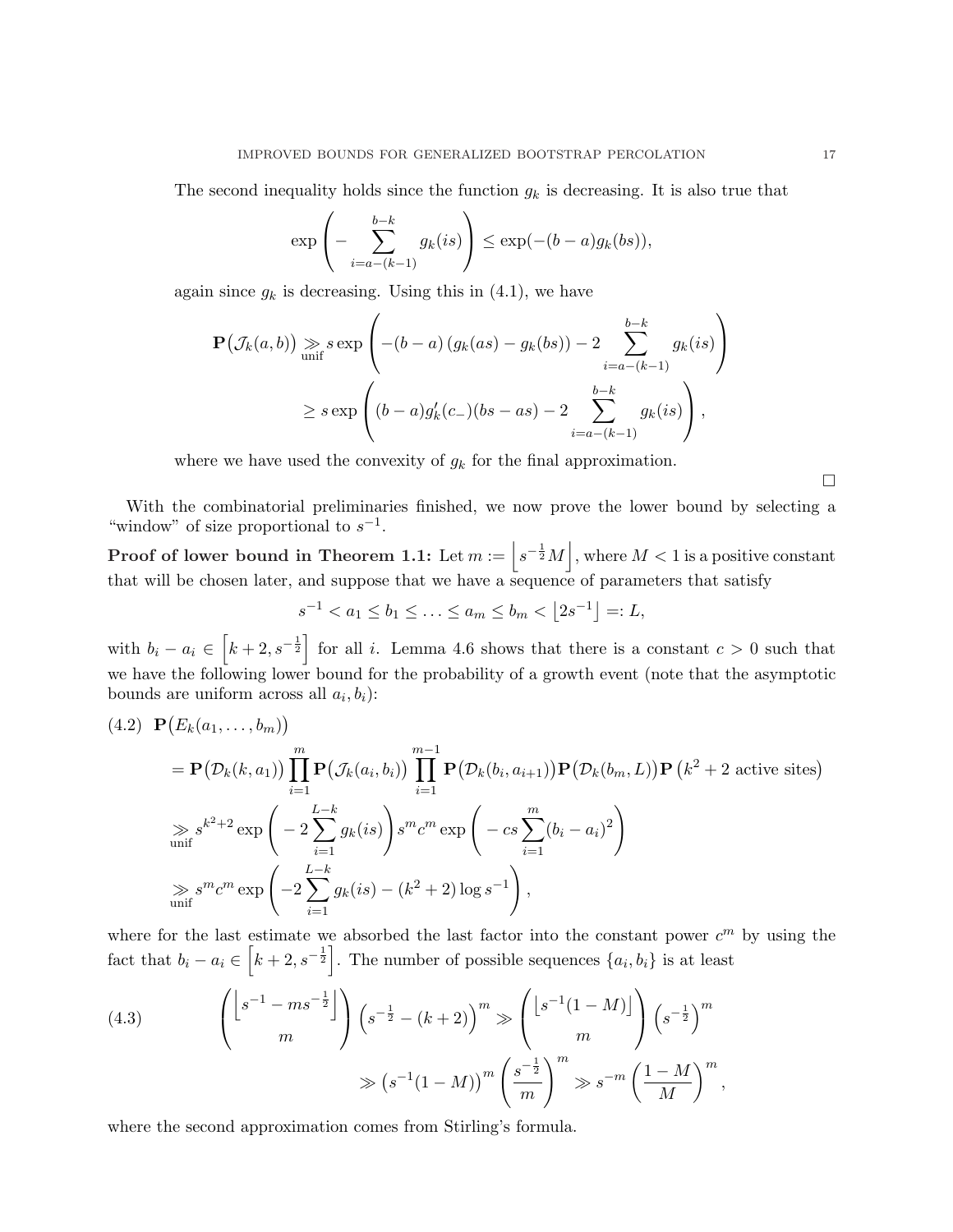Finally, note that by Lemma 4.5 the event  $E_k(a_1, \ldots, b_m)$  only guarantees growth out to  $R(L, L)$ . In order to achieve indefinite growth, we add the event  $\mathcal{D}_k(L,\infty)$  as well, which means (in a slight abuse of notation) that there are no k-gaps in  $\{\mathcal{C}_{L+1}, \mathcal{C}_{L+2}, \ldots\}$  and  $\{\mathcal{R}_{L+1}, \mathcal{R}_{L+2}, \ldots\}$ . This means that the entire northeast quadrant will become active, and we achieve indefinite growth in the whole plane by restricting further to the probability 1 condition that there are no empty semi-infinite lines in  $\mathbb{Z}^2$  (this same argument was used by Gravner and Holroyd).

Combining  $(4.2)$  and  $(4.3)$ , we obtain the estimate

$$
\mathbf{P}(\text{indefinite growth}) \geq \sum_{\text{sequences } \{a_i, b_i\}} \mathbf{P}\big(E_k(a_1, \dots, b_m)\big) \cdot \mathbf{P}\big(\mathcal{D}_k(L, \infty)\big)
$$
  

$$
\gg s^{-m} \left(\frac{1 - M}{M}\right)^m s^m c^m \exp\Big(-2\lambda_k s^{-1} - (k^2 + 2) \log s^{-1}\Big)
$$
  

$$
\gg \left(c \cdot \frac{1 - M}{M}\right)^m \exp\Big(-2\lambda_k s^{-1} - (k^2 + 2) \log s^{-1}\Big).
$$

Choosing M sufficiently small so that  $c \cdot \frac{1-M}{M} > 1$ , we obtain the lower bound ´

$$
\exp\left(-2\lambda_k s^{-1} + c s^{-\frac{1}{2}}\right),\,
$$

which completes the proof.  $\Box$ 

#### 5. Local upper bound

We now turn to the upper bound in Theorem 1.1. Part of our proof follows Gravner and Holroyd's approach to the cases  $k = 1$  and  $k = 2$ , and we improve several of their choices of parameters in order to achieve a tighter second-order term. We proceed through the technical preliminaries with unspecified parameters in order to show that our final choices are optimal for this approach. Our more significant contribution is a new combinatorial characterization of necessary growth conditions that allows us to adapt Gravner and Holroyd's scaling arguments to the case of general  $k$ .

We introduce "rectangle growth sequences" in order to encode the row and column conditions that occur in growing configurations. These sequences naturally contain a generalization of Gravner and Holroyd's "good sequences" from [11]. Using some intricate combinatorial arguments, the probability of such a subsequence can be bounded, as can the total possible number of subsequences, and the combination of these estimates leads to the overall upper bounds.

For  $k = 1$ , some of the arguments in Sections  $5.1 - 5.3$  only apply to the modified model, and we explain the minor changes that are necessary for the  $k = 1$  Froböse model in Section 5.4.

5.1. Preliminary combinatorial setup. We begin with the unspecified parameters; there are several important rough asymptotic properties that we will need for these parameters, so we define and list them now.

**Definition 5.1.** The parameters A (lower dimension), B (upper dimension), and D (growth ratio) are assumed to be positive values that satisfy the following limiting relations as  $s \to 0$ :

| Parameter name |          |                                                                          |       |
|----------------|----------|--------------------------------------------------------------------------|-------|
| Limiting value | $\infty$ |                                                                          |       |
| Asymptotics    |          | $\log(As) \sim \log s \mid \log (A^{-1}B) \ll \log s^{-1} \mid BD \gg 0$ |       |
| Inequalities   | A < B/2  | $B \geq s^{-1} \log s^{-1}$                                              | D < 1 |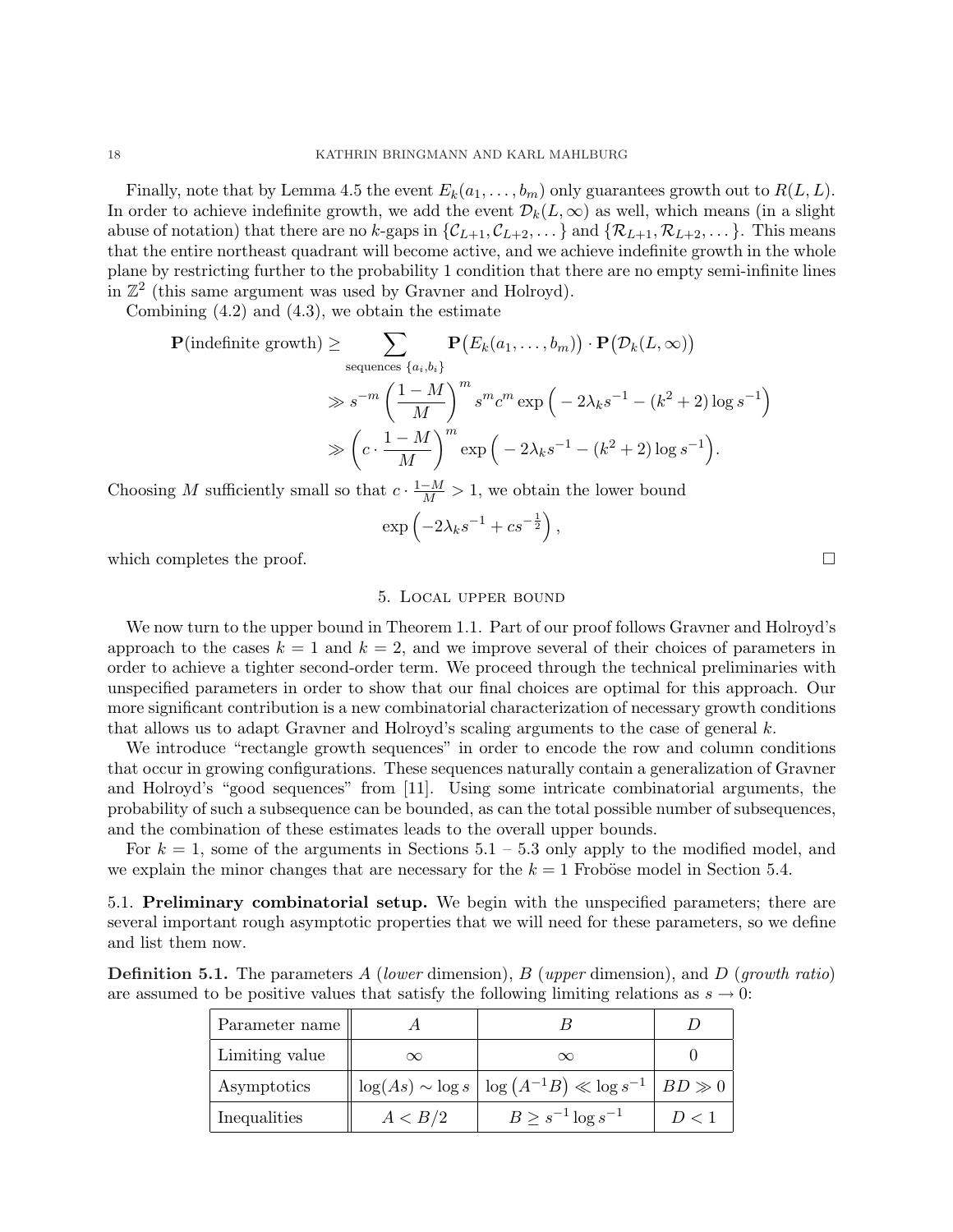Next, we define the new combinatorial structure that we will use to encode and approximate the spread of active sites in the k-percolation model.

**Definition 5.2.** A rectangle growth sequence for an initial configuration C on  $\mathbb{Z}^2$  is denoted by  $\mathcal{S}(\mathcal{C})$ , and is defined to be a sequence of rectangles

$$
\mathcal{S}(\mathcal{C}) := \{0 = R'_1 \subsetneq \cdots \subsetneq R'_m \subsetneq \ldots\}
$$

such that

- (i)  $S(\mathcal{C})$  is empty if the origin is not active in  $\mathcal{C}$ , and otherwise  $R'_1 = \{0\}.$
- (ii) Each  $R'_i$  has no k-gaps; in other words, there are no k consecutive empty rows or columns in  $R'_i$ .
- (*iii*)  $R'_{i+1} \setminus R'_i$  is contained in Shell( $R'_i$ ), where Shell( $R$ ) is defined to be the width 1 boundary around any rectangle R.

Note that there may be many possible choices for the sequence  $\mathcal{S}(\mathcal{C})$  depending on  $\mathcal{C}$ , and furthermore, that the sequence may be either finite or infinite. However, we are primarily interested in the class of *maximal* growth sequences in the current study, as we need to encode the fact that the percolation process proceeds so long as any growth is possible. Here maximality is defined in terms of the partial ordering of growth sequences given by (rectangle) containment, and it is straightforward to see that there is a well-defined "join" operation: if  $R'_1, R'_2, \ldots$  and  $S'_1, S'_2, \ldots$ are both growth sequences, then both are contained in the growth sequence  $\langle R_1', S_1' \rangle$ ,  $\langle R_2', S_2' \rangle$ , ..., where for two rectangles R and S,  $\langle R, S \rangle$  denotes the span of R and S (the smallest rectangle that contains both  $R$  and  $S$ ).

**Definition 5.3.** A good configuration is an initial state on  $\mathbb{Z}^2$  such that any maximal rectangle growth sequence is infinite.

This concept is useful for proving upper bounds for growth, as the next lemma shows that good configurations are a characterizing property of indefinite growth.

**Lemma 5.4.** If C has indefinite growth, then C is a good configuration.

**Proof:** We argue by contradiction and suppose that  $C$  is not a good configuration, and thus has a finite maximal growth sequence  $\mathcal{S}(\mathcal{C}) = \{0 = R'_1 \subsetneq \cdots \subsetneq R'_n\}$ . By definition, such a sequence ends with a rectangle  $R'_n$  that is empty in its k-1 outermost rows and columns. Furthermore, Shell $(R'_n)$ must also also be empty in C. Thus  $U := R'_n \cup \text{Shell}(R'_n)$  is empty in its k outermost rows and columns, so that  $R'_{n-k+1}$  is the last rectangle in S that has occupied sites on its boundary.

According to the growth rules, there cannot be any active squares outside of  $S$  until there is first an active square somewhere in the  $k$  outermost rows and columns of  $U$ . However, since these rows and columns are completely empty, they will remain so even if  $R'_{n-k+1}$  becomes completely active. This contradicts the assumption that  $\mathcal C$  has indefinite growth, thus completing the proof.  $\Box$ 

Because of Lemma 5.4, we can use good configurations as an upper bound for indefinite growth, and we spend much of the remainder of this section showing that the arguments in [10] can still be applied to these configurations. We further classify good configurations into two types of behavior that, much like the events  $\mathcal{J}_k$  and  $\mathcal{D}_k$  in Section 4, (roughly) correspond to whether the growth is "skew" or "diagonal".

**Definition 5.5.** A growth sequence escapes if there is an  $R'_i$  with dimensions  $(a', b')$  such that  $a' \in [B, B+1]$  and  $b' \leq A$ , or such that  $a' \leq A$  and  $b' \in [B, B+1]$ .

We can now generalize Gravner and Holroyd's concept of a "good sequence" by considering appropriate subsequences of a growth sequence.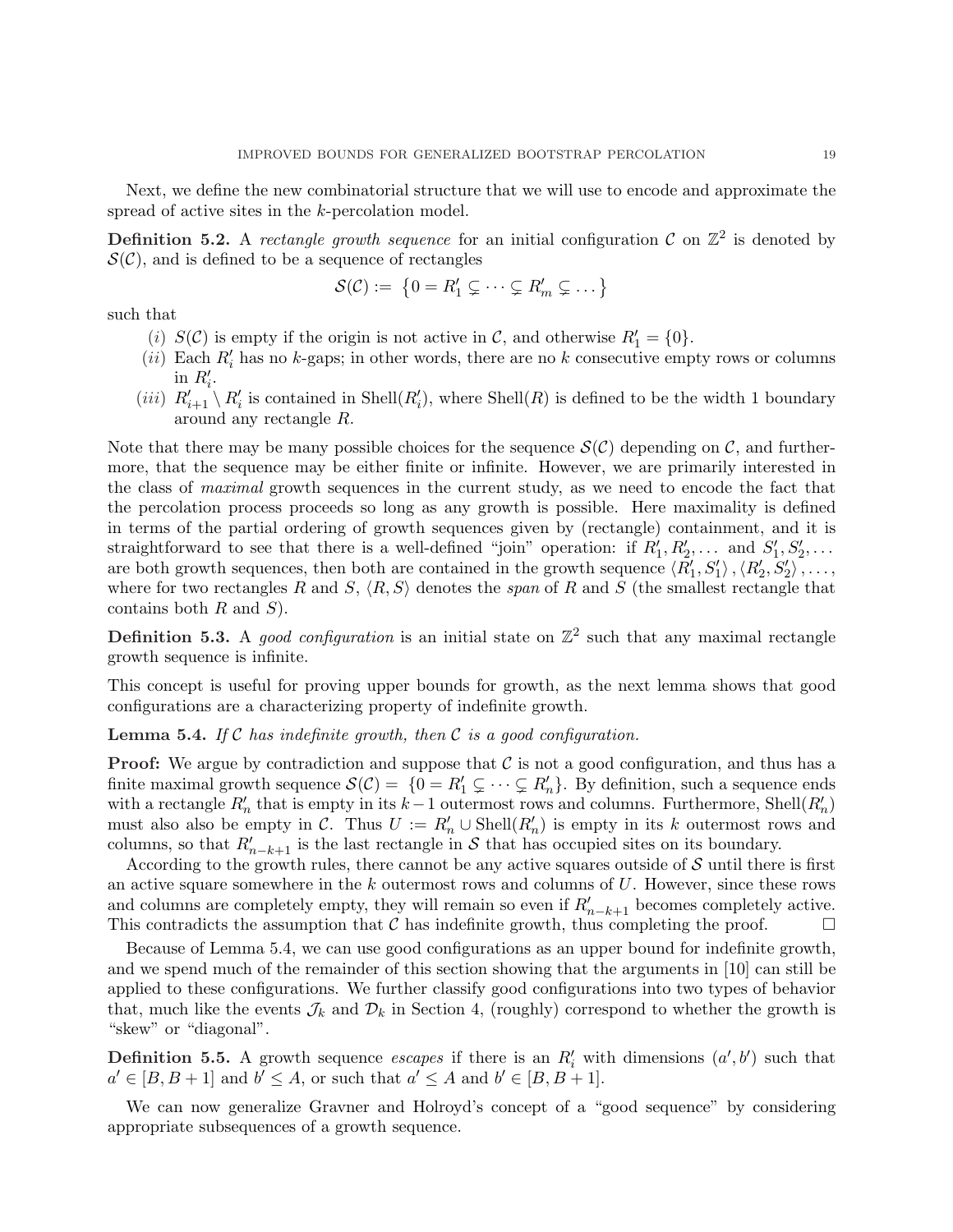**Definition 5.6.** A good sequence is a sequence of rectangles  $0 \in R_1 \subsetneq \ldots \subsetneq R_{n+1}$  that satisfies the following conditions on the dimensions dim  $R_i = (a_i, b_i)$ :

- (*i*)  $\min\{a_1, b_1\} \in [A, A + 1]$
- (ii)  $a_n + b_n \leq B$
- (*iii*)  $a_{n+1} + b_{n+1} > B$
- (iv) For  $i = 1, \ldots, n$  we have  $s_i \ge a_i D$  or  $t_i \ge b_i D$ , where  $s_i := a_{i+1} a_i$  and  $t_i := b_{i+1} b_i$ are the successive dimension differences.
- (v) For  $i = 1, ..., n$  we have  $s_i < a_i D + 2$  and  $t_i < b_i D + 2$ .

For a rectangle R define next the event

 $G(R) := \{R$  has no k-gaps in columns or rows}.

Furthermore for two rectangles  $R \subseteq R'$ , we define the subrectangles  $S_1, \ldots, S_8$  (some of which may be empty) as in Figure 2.

| $\mathcal{S}_7$ | $\mathcal{S}_6$ | $\mathcal{S}_5$ |            |
|-----------------|-----------------|-----------------|------------|
| $\mathcal{S}_8$ | $\cal R$        | $\mathcal{S}_4$ | $R^\prime$ |
| $\mathcal{S}_1$ | $\mathcal{S}_2$ | $\mathcal{S}_3$ |            |

FIGURE 2. The rectangular regions defined by R and  $R'$ 

**Definition 5.7.** Let  $D(R, R')$  denote the event that each of the two rectangles  $S_1 \cup S_8 \cup S_7$  and  $S_3 \cup S_4 \cup S_5$  have no k-gaps along the columns, and that each of the two rectangles  $S_1 \cup S_2 \cup S_3$ and  $S_7 \cup S_6 \cup S_5$  has no k-gaps along the rows.

Remark. One easily sees that  $D(R, R')$  is necessary for the growth to proceed from R to R'.

**Lemma 5.8.** A good configuration C either has a good sequence  $R_1 \subsetneq \ldots \subsetneq R_{n+1}$  such that  $G(R_1)$ and  $\bigcap^n$ 

 $i=1$  $D(R_i, R_{i+1})$  occur, or  $S(\mathcal{C})$  escapes.

**Proof:** If  $S(\mathcal{C})$  does not escape, then  $R_1 \subsetneq \ldots \subsetneq R_{n+1}$  can be taken as a subsequence of  $S(\mathcal{C})$  that is determined solely by the rectangle dimensions. All of the conditions in Definition 5.6 are easily seen to be satisfied.  $\Box$ 

5.2. Probability estimates. We now approximate the probability of various events involving good sequences and follow the technical framework used in [10, 11], again using our new combinatorial definitions to unify the results for all  $k$ . Most of the proofs are straightforward generalizations of Gravner and Holroyd's, using our general estimates from Section 3, but we include all technical steps in order to be precise with certain "k-shifts" that occur.

We begin with a lemma that was proven in [16], which is also the special case where all probabilities are equal in the upper bound of our Proposition 2.7.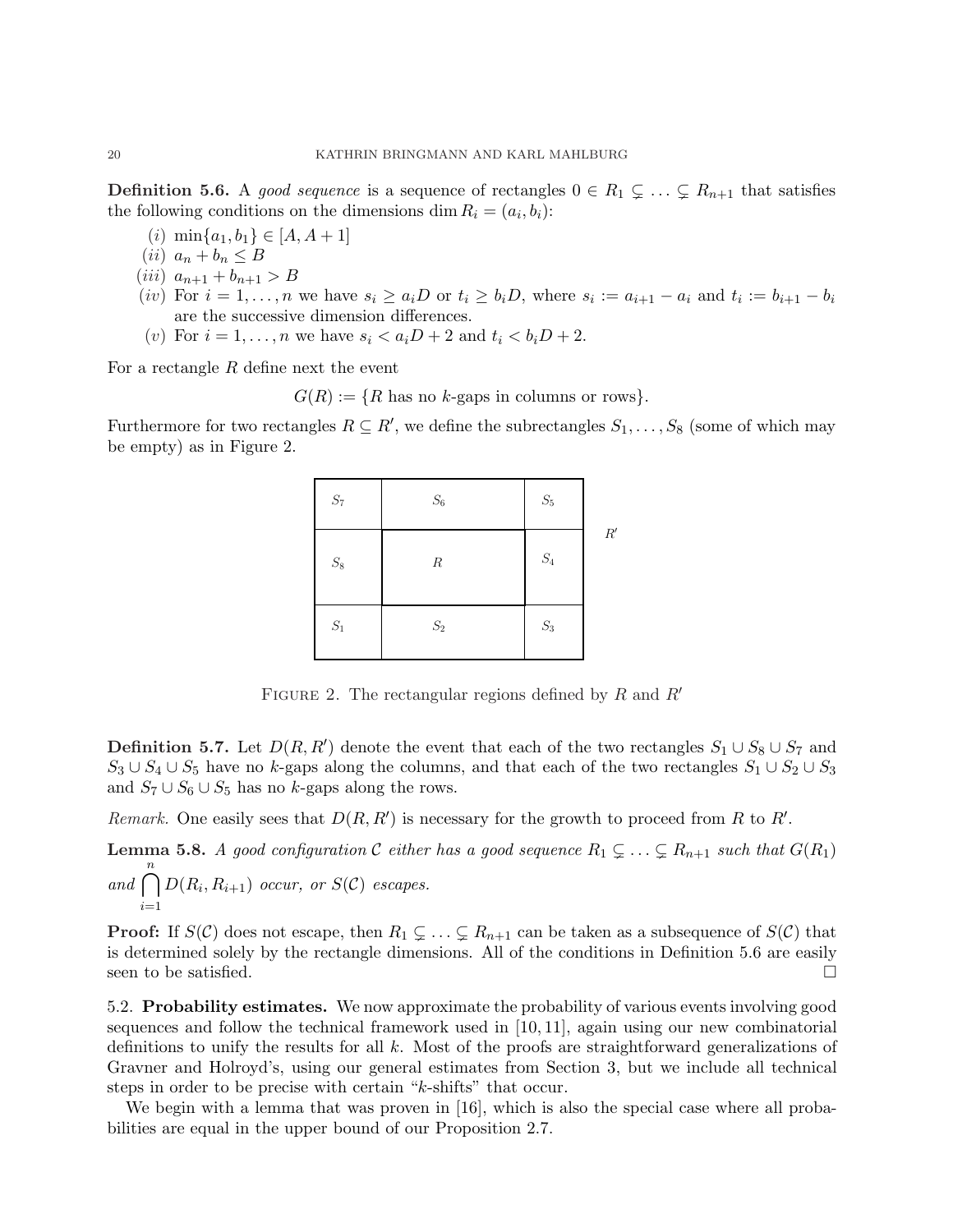**Lemma 5.9.** If  $R = R(a, b)$  is a rectangle, then

$$
\mathbf{P}(R \text{ has no } k\text{-gaps in its columns or rows}) \leq \begin{cases} \exp\big(-(a - (k-1))g_k(bs)\big) & \text{if } a \leq b, \\ \exp\big(-(b - (k-1))g_k(as)\big) & \text{if } a \geq b. \end{cases}
$$

Next we prove k-analogs of several results in [10], beginning with the probability that the growth sequence  $\mathcal{S}(\mathcal{C})$  escapes.

**Lemma 5.10.** If s is sufficiently small, then there exists a constant  $c > 0$  such that

$$
\mathbf{P}\Big(S(\mathcal{C}) \;\; escapes\Big) \le \exp\left(-cB\log s^{-1}\right)
$$

.

**Proof:** The number of possible rectangles  $R$  such that the growth sequence escapes is at most  $4A^2(B+1)$ . For such an R Lemma 5.9 implies that as  $s \to 0$ ,

$$
\mathbf{P}(G(R)) \le \exp\Big(-(B-(k-1))g_k(As)\Big) \le \exp\Big(-c \cdot Bg_k(As)\Big)
$$

for some constant c; we obtain this uniform bound by using the fact that  $g_k$  is decreasing (Lemma 3.1 (i)). By the assumptions in Definition 5.1,  $As \to 0$  for  $s \to 0$ , so we may use Lemma 3.1 (iv), giving that,

$$
\mathbf{P}\Big(S(\mathcal{C}) \text{ escapes}\Big) \le 4A^2(B+1)\exp\left(-\frac{Bc}{k}\log (As)^{-1}\right) \le \exp\left(-cB\log s^{-1}\right).
$$

The final bound follows since we can absorb the leading factor into the exponential error term, and also from the asymptotic

$$
\log(As)^{-1} \sim \log s^{-1}.
$$

Next come several bounds related to good sequences, beginning with a uniform bound for the initial rectangle  $R_1$ .

**Lemma 5.11.** Let  $R_1, \ldots, R_{n+1}$  be a good sequence of rectangles and let  $a_0 = b_0 = A$ ,  $s_0 = a_1 - a_0$ ,  $t_0 = b_1 - b_0$ . Then we have for some constant  $c > 0$ 

$$
\mathbf{P}(G(R_1)) \le \exp\Big(-s_0g_k(b_0s) - t_0g_k(a_0s) + cA^{-1}B\Big).
$$

**Proof:** We assume without loss of generality that  $a_1 \geq b_1$ , so  $b_1 \in [A, A + 1]$ . By Lemma 5.9 we have ´

$$
\mathbf{P}(G(R_1)) \le \exp\Big(-(a_1 - (k-1)) g_k(b_1 s)\Big).
$$

Thus, noting that  $t_0 \leq 1$ ,

(5.1)  
\n
$$
\frac{\mathbf{P}(G(R_1))}{\exp(-s_0g_k(b_0s) - t_0g_k(a_0s))} \le \exp(- (a_1 - (k-1)) g_k(b_1s) + s_0g_k(As) + t_0g_k(As))
$$
\n
$$
\le \exp(s_0 (g_k(As) - g_k(b_1s)) - (A - (k-1)) g_k(b_1s) + g_k(As))
$$
\n
$$
\le \exp(s_0 (g_k(As) - g_k(b_1s)) + g_k(As)).
$$

Since  $g_k$  is convex and monotonically decreasing (Lemma 3.1 (i)),

$$
0 \le g_k(As) - g_k(b_1s) \ll -sg'_k(As) \ll A^{-1},
$$

¤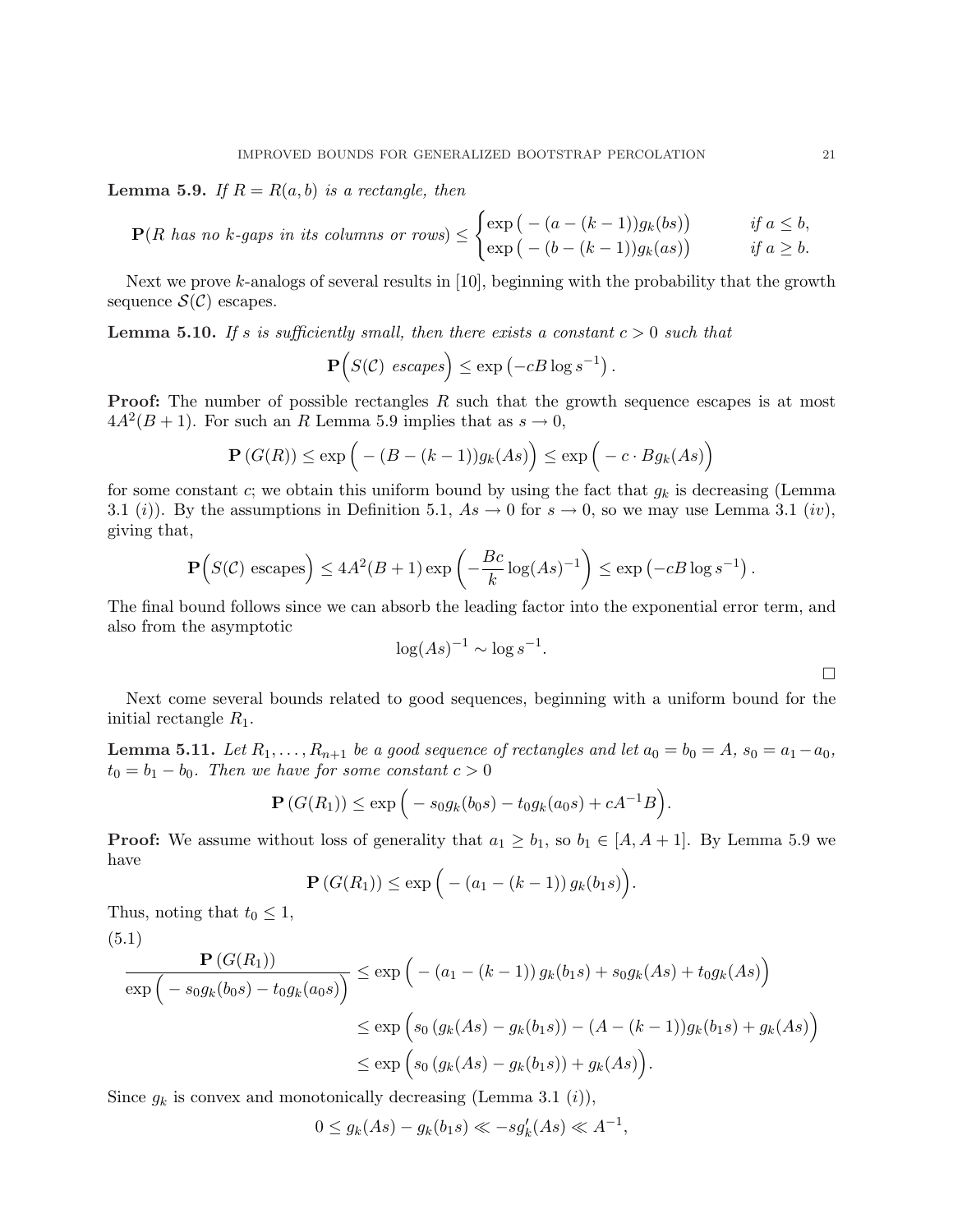where for the last estimate we used Lemma 3.1 (v). Moreover, Lemma 3.1 (iv) gives

$$
g_k(As) \ll \frac{1}{k} \log s^{-1}
$$

.

.

Thus (5.1) can be estimated against

$$
\exp(c s_0 A^{-1} + c \log s^{-1}) \le \exp\left(c B A^{-1}\right),
$$

where the final inequality follows from our assumption that  $BA^{-1} \gg \log s^{-1}$ .  $\Box$ 

**Lemma 5.12.** If  $R \subseteq R'$  are two rectangles with dimensions  $(a, b)$  and  $(a + \ell, b + m)$ , respectively, then ´

$$
\mathbf{P}(D(R, R')) \le \exp\left(-(m - 2(k - 1)) g_k(as) - (\ell - 2(k - 1)) g_k(bs) + \ell ms \exp\left(k \left(g_k(as) + g_k(bs)\right)\right)\right)
$$

Proof: We use the same notation as in Figure 2 and split the event according to the total number of occupied sites in the corners  $S_1 \cup S_3 \cup S_5 \cup S_7$ . The probability that exactly j (out of a possible number of  $\ell m$ ) such corner sites are nonempty is

$$
\binom{\ell m}{j} (1-q)^j q^{\ell m-j}.
$$

The presence of these occupied corner sites divides  $S_4$  and  $S_8$  into column strips  $C_1, \ldots, C_\alpha$  for some  $\alpha \leq j+2$ , where the strip  $\mathcal{C}_i$  has corresponding width  $c_i$ . Using Lemma 5.9 we obtain a bound for the event that  $S_4$  and  $S_8$  have no k-gaps; namely ´

$$
\mathbf{P}(S_4 \text{ and } S_8 \text{ have no } k \text{ gaps}) \le \exp\left(- (c_1 - (k-1)) g_k(bs) - \dots - (c_\alpha - (k-1)) g_k(bs) \right)
$$
  
=  $\exp\left(- (c_1 + \dots + c_\alpha - \alpha(k-1)) g_k(bs) \right)$   
 $\le \exp\left(- (\ell - j - (j+2)(k-1)) g_k(bs) \right) = \exp\left(- (\ell - kj - 2(k-1)) g_k(bs) \right).$ 

A similar argument applies to the rows in  $S_2$  and  $S_6$ , and the column and row events are independent. Thus

$$
\mathbf{P}\left(D(R,R')\right) \leq \sum_{j=0}^{\ell m} \binom{\ell m}{j} (1-q)^j q^{\ell m-j} \exp\left(-(\ell-kj-2(k-1)) g_k(b s) - (m-kj-2(k-1)) g_k(a s)\right).
$$

The approximations  $q \leq 1$  and  $1 - q \leq s$  then imply that

$$
\mathbf{P}\left(D(R, R')\right) \leq \exp\left(-\left(\ell - 2(k - 1)\right)g_k(bs) - (m - 2(k - 1))g_k(as)\right)
$$
\n
$$
\times \sum_{j=0}^{\ell m} \binom{\ell m}{j} s^j \exp\left(kj\left(g_k(bs) + g_k(as)\right)\right)
$$
\n
$$
= \exp\left(-\left(\ell - 2(k - 1)\right)g_k(bs) - (m - 2(k - 1))g_k(as)\right)\left(1 + s\exp\left(k\left(g_k(bs) + g_k(as)\right)\right)\right)^{\ell m}
$$
\n
$$
\leq \exp\left(-\left(\ell - 2(k - 1)\right)g_k(bs) - (m - 2(k - 1))g_k(as) + s\ell m \exp\left(k\left(g_k(as) + g_k(bs)\right)\right)\right),
$$
\nhere for the last inequality we used the crude estimate  $1 + x \leq e^x$ .

where for the last inequality we used the crude estimate  $1 + x \leq e^x$ 

Several of the prior papers in this subject have used a general variational result for probabilities involving convex functions [10,14], and we bound the resulting error terms for  $g_k$  and our particular parameters.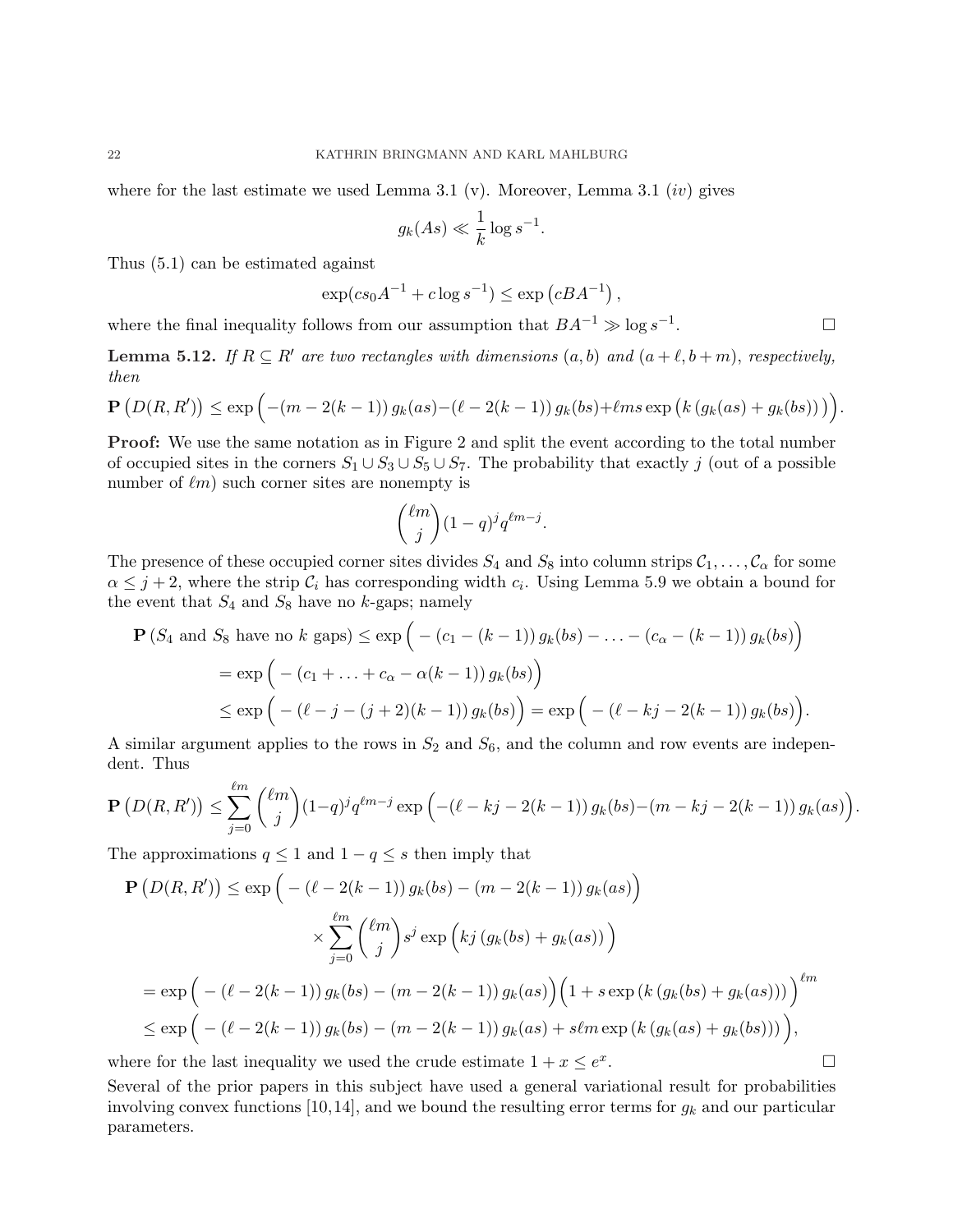**Lemma 5.13** (Lemma 7 of [10]). Suppose that A and B are positive integers satisfying  $2A < B$ , and that  $(a_i, b_i)_{i=1,...n+1}$  satisfy  $a_0 = b_0 = A$  and  $s_i := a_{i+1} - a_i \geq 0$  and  $t_i := b_{i+1} - b_i \geq 0$ , as well as the first three properties of Definition 5.6. For any  $s > 0$  and any positive, smooth, convex, decreasing function  $g:(0,\infty) \to (0,\infty)$ ,

$$
\sum_{i=1}^n \left( s_i g(b_i s) + t_i g(a_i s) \right) \geq \frac{2}{s} \int_{As}^{Bs} g(t) dt - 2Bg\left(\frac{Bs}{2}\right).
$$

Remark. The parameters in this statement are slightly shifted from those used by Gravner and Holroyd, but the proof is analogous.

Corollary 5.14. If A and B are as in Definition 5.1, then for s sufficiently small there exists a constant  $c > 0$  such that

$$
\sum_{i=1}^{n} \left( s_i g_k(b_i s) + t_i g_k(a_i s) \right) \ge 2\lambda_k s^{-1} - c \left( A \log s^{-1} - s^{-1} \exp(-k s) - B \exp(-k s/2) \right).
$$

Proof: We first consider the integral in the bound of Lemma 5.13, and write

$$
\int_{As}^{Bs} g_k(z)dz = \int_0^\infty g_k(z)dz - \int_0^{As} g_k(z)dz - \int_{Bs}^\infty g_k(z)dz.
$$

The first integral equals  $\lambda_k$  by Lemma 3.1 (*ii*). Using Lemma 3.1 (*iv*) and our assumptions on A, the second integral can be estimated by

$$
cAs \log(As)^{-1} \sim cAs \log s^{-1}.
$$

Lemma 3.1 *(iii)* and assumptions on  $B$  imply that the third integral can be estimated by

$$
c \int_{Bs}^{\infty} e^{-kz} dz \sim c e^{-kBs}.
$$

Finally, for the second term of Lemma 5.13, Lemma 3.1 *(iii)* again gives that as  $s \to 0$ ,  $\frac{1}{2}$ 

$$
Bg_k\left(\frac{Bs}{2}\right) \ll B\exp\left(-\frac{k}{2}Bs\right).
$$

Next we consider bounds involving the dimensions of a good sequence.

**Lemma 5.15.** Let n and  $a_i, b_i$   $(i = 1, \ldots, n + 1)$  be positive integers and denote the successive differences by  $s_i := a_{i+1} - a_i \geq 0$  and  $t_i := b_{i+1} - b_i \geq 0$  for  $i = 1, ..., n$ . Further assume that the dimensions satisfy all of the properties of a good sequence. Then for  $s \to 0$  the following bounds are satisfied:

$$
(i) \ n \ll D^{-1} \log s^{-1},
$$
  

$$
(ii) \ \sum_{i=1}^{n} \frac{s_i t_i}{a_i b_i} \ll D \log s^{-1}
$$

 $\overline{v}$ 

**Proof:** (i) To bound n, we use (i), (ii), and (iv) from Definition 5.6

$$
(1+D)^{n-1} \le \frac{a_n}{a_{n-1}} \frac{a_{n-1}}{a_{n-2}} \dots \frac{a_2}{a_1} \frac{b_n}{b_{n-1}} \frac{b_{n-1}}{b_{n-2}} \dots \frac{b_2}{b_1} = \frac{a_n}{a_1} \frac{b_n}{b_1} \ll \frac{B^2}{A^2}.
$$

Taking logarithms yields

.

$$
(n-1)\log(1+D) \ll \log\left(\frac{B}{A}\right) \ll \log s^{-1}.
$$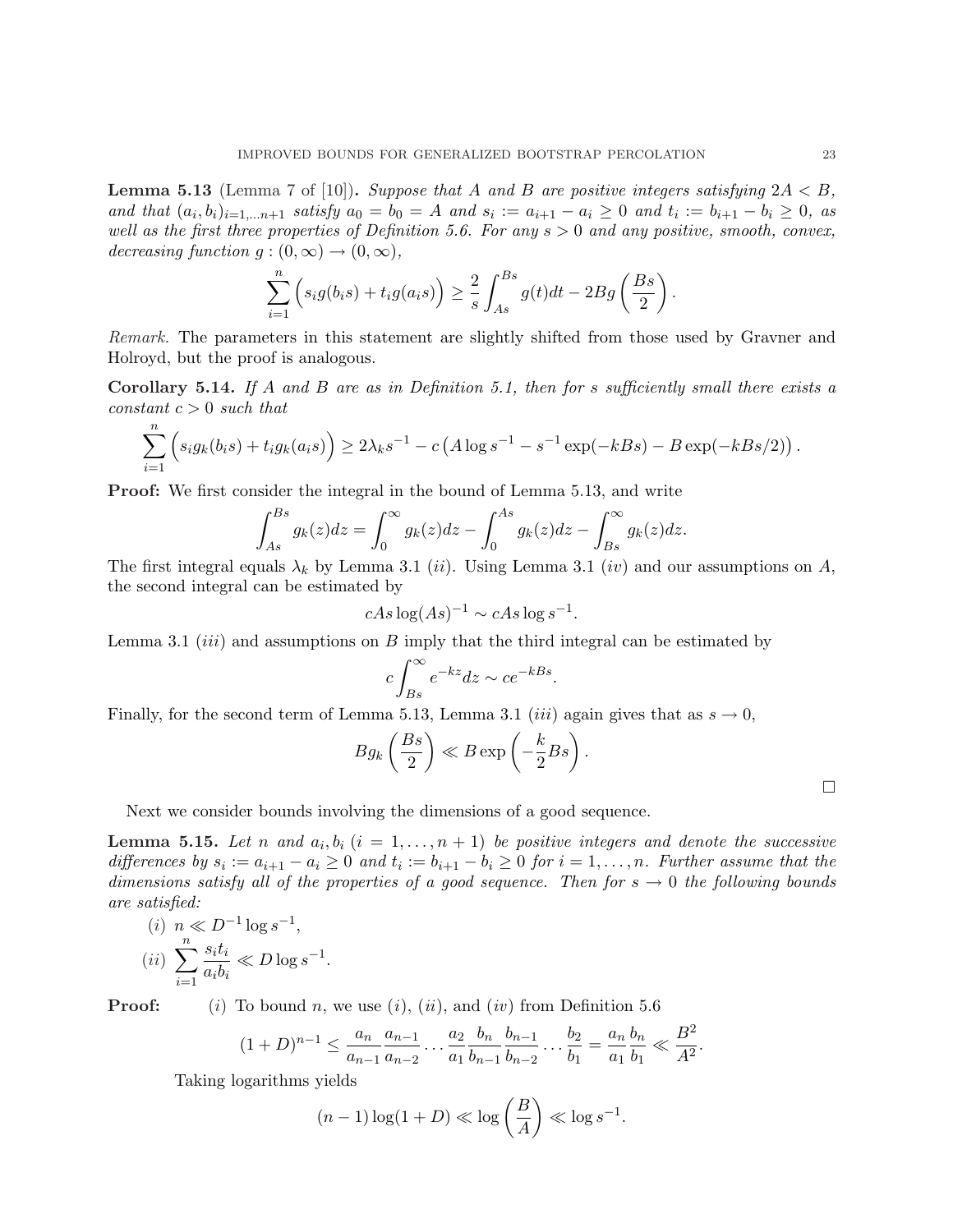Thus

$$
nD \ll \log s^{-1},
$$

which gives the claim.

 $(ii)$  Simple uniform bounds and part  $(i)$  show that

$$
\sum_{i=1}^{n} \frac{s_i t_i}{a_i b_i} \ll D^2 n \ll D \log s^{-1}.
$$

¤

 $\Box$ 

The above results are enough to bound the probability of any good sequence, and we further estimate the total number of such sequences.

Lemma 5.16. The number of good sequences of rectangles is at most

$$
\exp\left(cD^{-1}\left(\log s^{-1}\right)^2\right),\,
$$

where  $c > 0$  is some constant.

**Proof:** First, there are at most  $4B \cdot (A+1)B$  choices for  $R_1$ . Next, given  $R_i$  there are less than  $(BD)^4$  choices for  $R_{i+1}$ . The length of the sequence is  $n+1$ , where n is bounded by Lemma 5.15, and we have an overall bound of

$$
\ll (A+1)B^2(BD)^{4n+4} \le \exp\left(cn\log B\right) \le \exp\left(cD^{-1}\left(\log s^{-1}\right)^2\right).
$$

We end with one additional technical estimate.

**Lemma 5.17.** Suppose that B satisfies the preceding assumptions. Then for the range  $0 \le a \le B$ , there is a uniform asymptotic bound

$$
e^{g_k(as)} \ll \left(\frac{B}{a}\right)^{\frac{1}{k}} \qquad as \ s \to 0
$$

Proof:

As  $z \to 0$ , Lemma 3.1 *(iv)* implies that

$$
e^{g_k(z)} \ll \exp\left(\frac{1}{k}\log z^{-1}\right) = \frac{1}{z^{\frac{1}{k}}},
$$

and as  $z \to \infty$ , Lemma 3.1 *(iii)* gives

$$
e^{g_k(z)} \ll \exp\left(e^{-kz}\right) \ll 1.
$$

Recall that  $Bs \to \infty$  as  $s \to 0$ . By continuity and the above asymptotics, there is thus a sufficiently large M and constant c such that if  $z \leq M$ , then

$$
e^{g_k(z)} \le c \left(\frac{M}{z}\right)^{\frac{1}{k}}.
$$

¤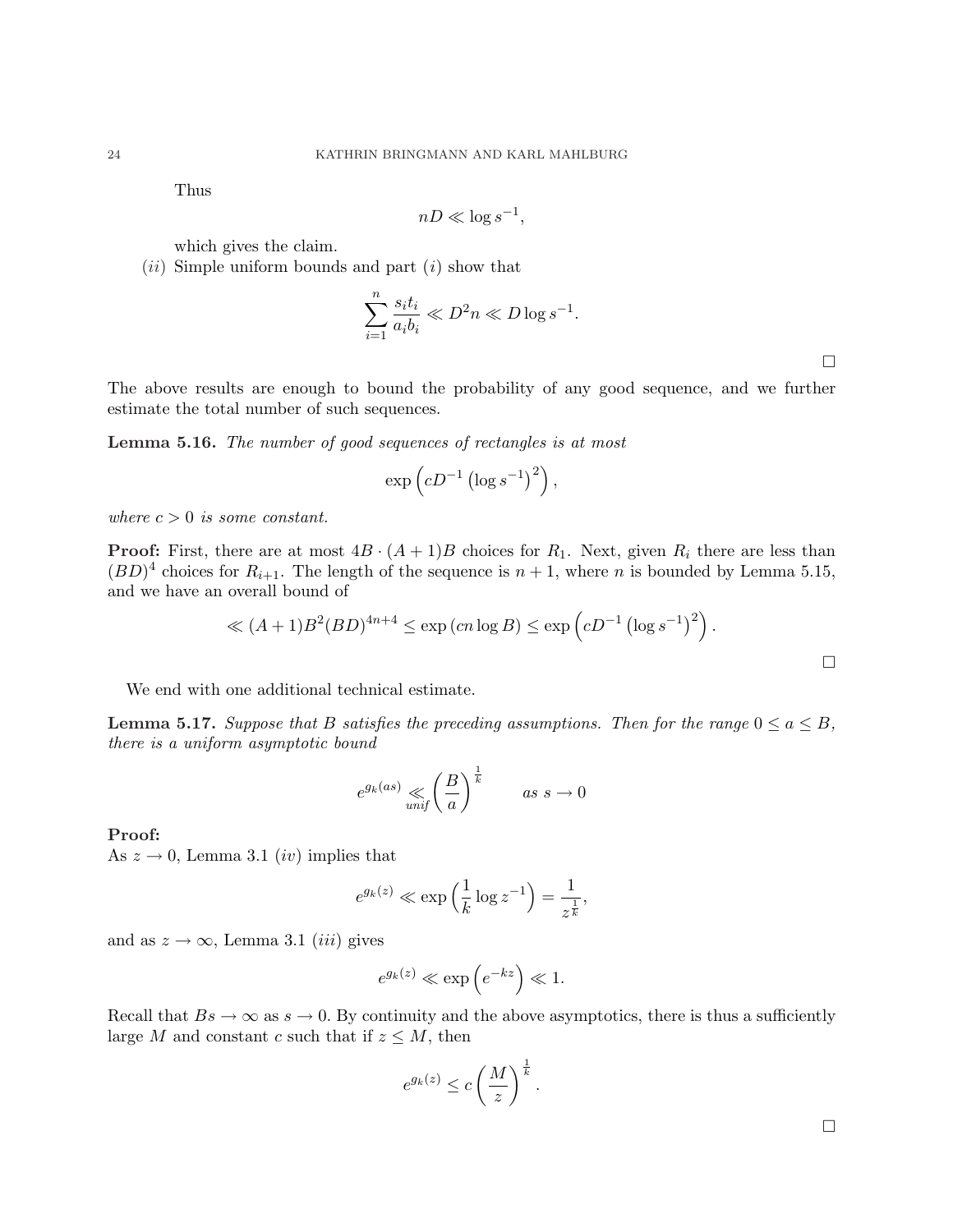5.3. Proof of the upper bound in Theorem 1.1. We are now ready to prove the main result of this section. By Lemma 5.8, we have

(5.2) 
$$
\mathbf{P}(\text{indefinite growth}) \leq \mathbf{P}(\mathcal{S}(\mathcal{C}) \text{ escapes}) + \sum_{\substack{\text{good sequences} \\ R_1, \dots, R_{n+1}}} \mathbf{P}(G(R_1)) \prod_{i=1}^n \mathbf{P}(D(R_i, R_{i+1})).
$$

We note for future reference that we will use Lemma 5.10 to estimate  $P(S(C)$  escapes). For the good sequences term, Lemma 5.12 says that

$$
P (D (Ri, Ri+1))\n
$$
\ll \exp (-(t_i - 2(k-1)) g_k(a_i s) - (s_i - 2(k-1)) g_k(b_i s)) \exp (s_i t_i s \exp (k (g_k(a_i s) + g_k(b_i s)))).
$$
$$

Applying the uniform bound from Lemma 5.17 gives

(5.3) 
$$
\mathbf{P}\left(D\left(R_i, R_{i+1}\right)\right) \underset{\text{unif}}{\ll} \exp\left(-\left(t_i g_k(a_i s) + s_i g_k(b_i s)\right)\right) \left(\frac{B^2}{a_i b_i}\right)^{\frac{2(k-1)}{k}} \exp\left(s_i t_i s\left(\frac{B^2}{a_i b_i}\right)\right).
$$

We also use Lemma 5.11 to bound  $P(G(R_1))$  and Lemma 5.16 to bound the number of good sequences. Combined with (5.3), this gives the following upper bound for the second term in (5.2):

$$
(5.4) \exp\left(cD^{-1}(\log s^{-1})^{2} - s_{0}g_{k}(b_{0}s) - t_{0}g_{k}(a_{0}s) + cA^{-1}B\right) \times \prod_{i=1}^{n} \exp\left(-\left(t_{i}g_{k}(a_{i}s) + s_{i}g_{k}(b_{i}s)\right)\right) \left(\frac{B^{2}}{a_{i}b_{i}}\right)^{\frac{2(k-1)}{k}} \exp\left(s_{i}t_{i}s\left(\frac{B^{2}}{a_{i}b_{i}}\right)\right)
$$

$$
\ll \exp\left(-\sum_{i=0}^{n}\left(s_{i}g_{k}(b_{i}s) + t_{i}g_{k}(a_{i}s)\right)\right) \exp\left(cD^{-1}(\log s^{-1})^{2} + cA^{-1}B\right) \left(\frac{B^{2}}{A^{2}}\right)^{\frac{2(k-1)}{k}n} \times \exp\left(B^{2}s\sum_{i=1}^{n}\frac{s_{i}t_{i}}{a_{i}b_{i}}\right).
$$

Using Corollary 5.14, the first (multiplicative) term in (5.4) is bounded above by

$$
\exp\left(-\frac{2\lambda_k}{s} + cA\log s^{-1} + cs^{-1}\exp\left(-kBs\right)\right)\exp\left( Bc\exp\left(-\frac{k}{2}Bs\right) \right).
$$

Next, Lemma 5.15 bounds the third term as

$$
\left(\frac{B^2}{A^2}\right)^{cD^{-1}\log s^{-1}} \le \exp\left(cD^{-1}\left(\log s^{-1}\right)^2\right).
$$

Finally, the last term of (5.4) is also bounded by Lemma 5.15, giving

$$
\exp\left(B^2 s \sum_{i=1}^n \frac{s_i t_i}{a_i b_i}\right) \le \exp\left(B^2 D s \log s^{-1}\right).
$$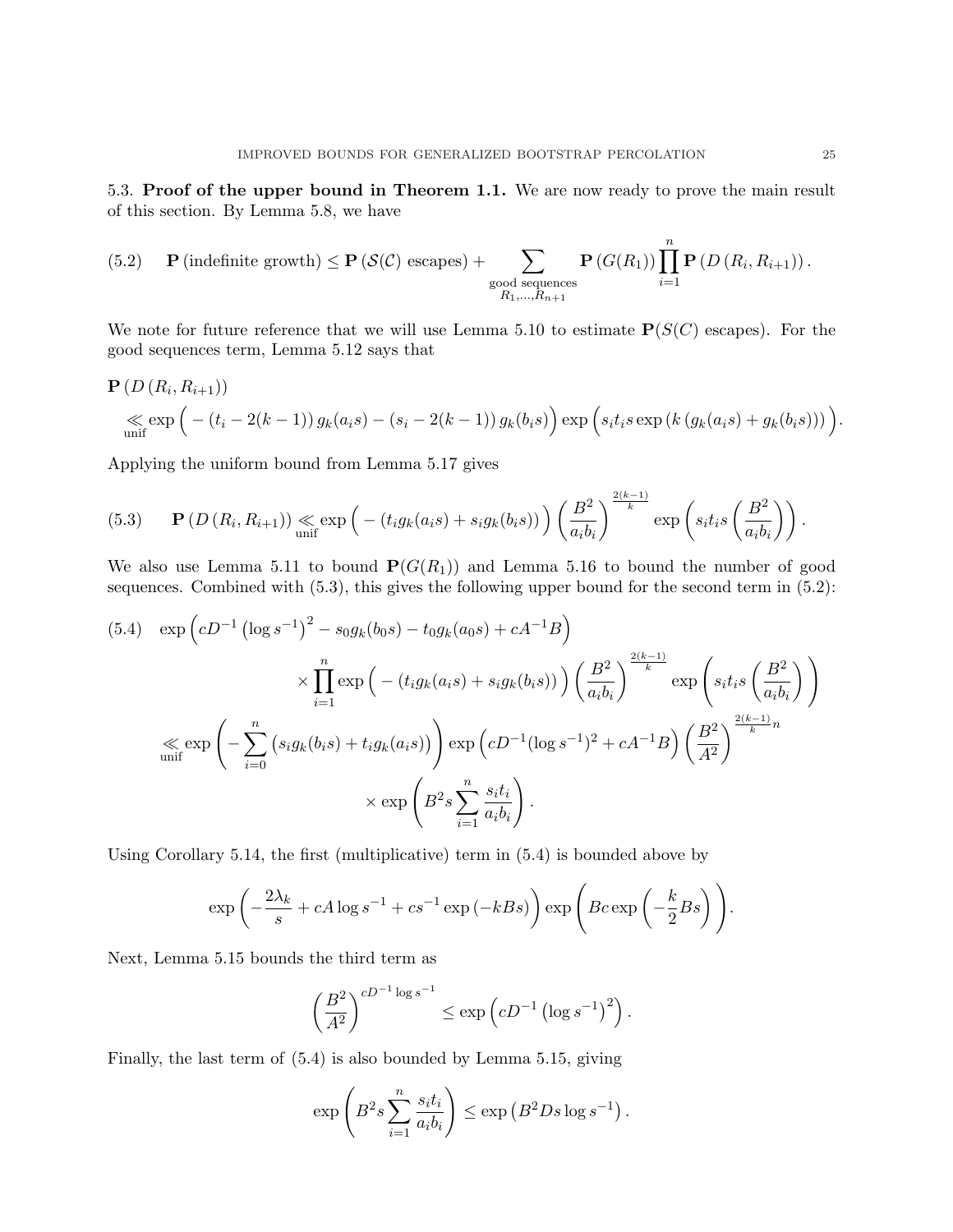Combining all of these approximations gives the following upper bound for the second summand of (5.4):

(5.5) 
$$
\exp\left(-2\lambda_k s^{-1} + c\left(A\log s^{-1} + A^{-1}B + D^{-1}\left(\log s^{-1}\right)^2 + sB^2D\log s^{-1}\right) + c\left(s^{-1}\exp\left(-kBs\right) + B\exp\left(-\frac{kBs}{2}\right)\right)\right).
$$

By assumption  $B \gg s^{-1} \log s^{-1}$ , and thus the last two terms are simply part of the error. Examining the rest of the expression shows that this error is in fact optimized when  $B \sim s^{-1} \log s^{-1}$ . We now assume that we can write

$$
A \sim s^{-\alpha} \left(\log s^{-1}\right)^{\gamma} \qquad D \sim s^{\beta} \left(\log s^{-1}\right)^{\delta}
$$

for some positive constants  $\alpha$ ,  $\beta$  and some constants  $\gamma$ ,  $\delta$ , and tabulate the corresponding powers that arise from the relevant terms in (5.5):

| Term                 | $A\log s^{-1}$ |                  | $A^{-1}B$ $D^{-1}(\log s^{-1})^2$ $sB^2D\log s^{-1}$ |  |
|----------------------|----------------|------------------|------------------------------------------------------|--|
| s-power              | $-\alpha$      | $-1 + \alpha$    |                                                      |  |
| $\log s^{-1}$ -power | $1 + \gamma$   | $\cdot - \gamma$ |                                                      |  |

We first consider the s-powers, and easily see that the optimal choices are  $\alpha = \beta = \frac{1}{2}$  $\frac{1}{2}$ . Turning to the log s<sup>-1</sup>-powers, we find that the best choices are  $\gamma = 0, \delta = -\frac{1}{2}$  $\frac{1}{2}$ , and that the second summand of (5.2) can be bounded by

$$
\exp\left(-2\lambda_k s^{-1} + c s^{-\frac{1}{2}} \left(\log s^{-1}\right)^{\frac{5}{2}}\right).
$$

Furthermore, recalling Lemma  $5.10$  and our discussion of the parameter  $B$ , we have the competing bound ´

$$
\mathbf{P}\left(\mathcal{S}(\mathcal{C})\text{ escapes}\right) \ll \exp\left(-cs^{-1}\left(\log s^{-1}\right)^2\right).
$$

We can now prove the theorem statement, as

$$
\mathbf{P}(\text{indefinite growth}) \le \exp\left(-2\lambda_k s^{-1}\right) \left(\exp\left(s^{-1}\left(2\lambda_k - c\left(\log s^{-1}\right)^2\right)\right) + \exp\left(c s^{-\frac{1}{2}}\left(\log s^{-1}\right)^{\frac{5}{2}}\right)\right) \ll \exp\left(-2\lambda_k s^{-1} + c s^{-\frac{1}{2}}\left(\log s^{-1}\right)^{\frac{5}{2}}\right).
$$

5.4. Upper bound for the Froböse Model. We end our study of percolation models with the Froböse model and prove the remaining  $k = 1$  case of Theorem 1.1. It is only necessary to briefly mention the difference in comparison with the  $k = 1$  modified case. As before a growing configuration has a rectangle growth sequence, but in this case each shell not only has to be nonempty, but must also have non-corner occupied sites. Thus growth happens in only one direction at a time, which allows us to use disjointedness and the van der Berg – Kesten (BK) inequality rather than the corner decomposition of Lemma 5.12. To be more precise (using the same notation as before), if R grows to  $R'$ , then the disjoint intersection of events

$$
\left(\bigcap_{i=1}^m \mathcal{R}_i \text{ nonempty}\right) \circ \left(\bigcap_{i=1}^{\ell} \mathcal{C}_i \text{ nonempty}\right)
$$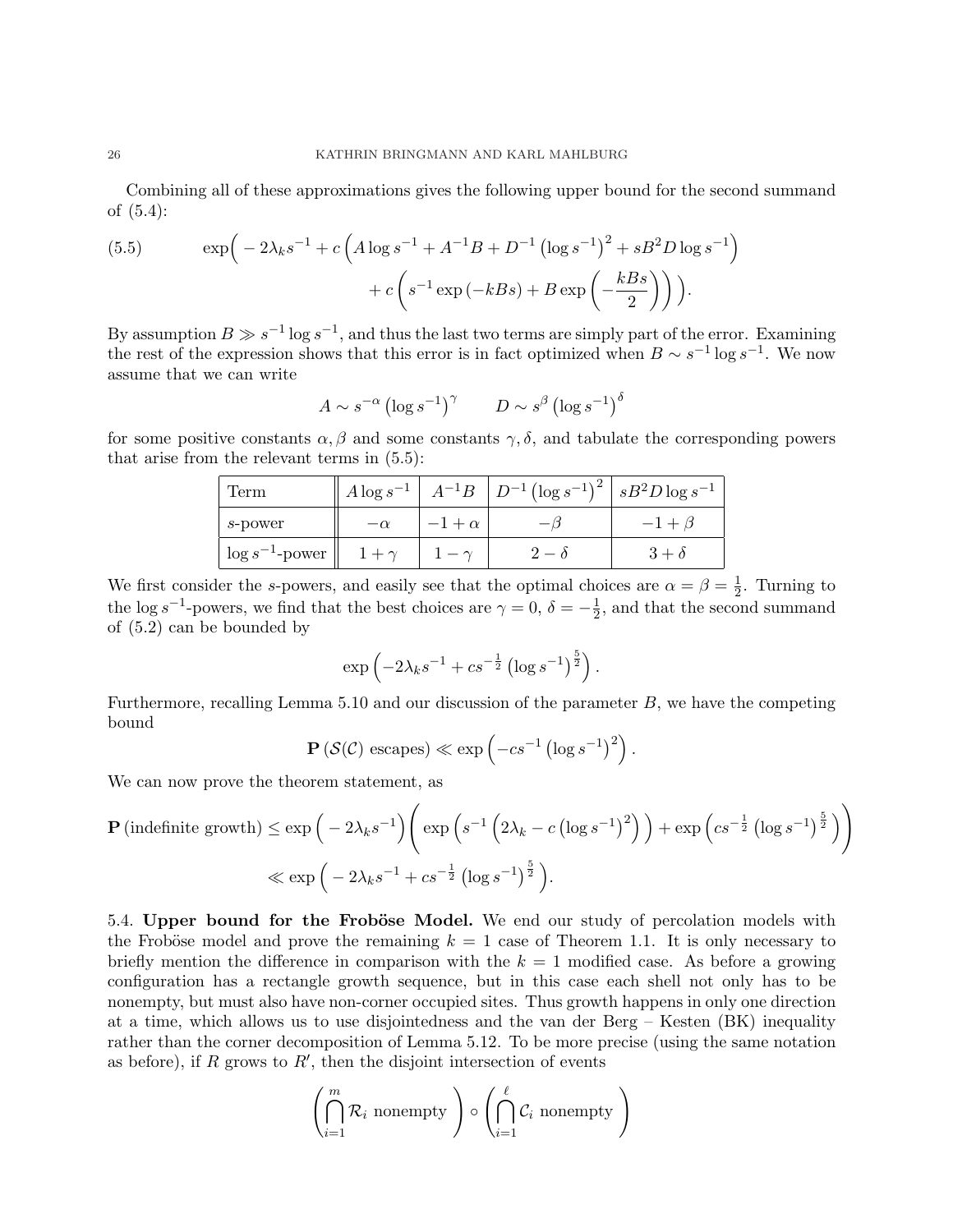occurs (here disjointedness means that it is possible to choose  $m + \ell$  distinct nonempty cells, one for each column and row). The BK inequality [13] then implies that

$$
\mathbf{P}(D(R_i, R_{i+1})) \leq \left(1 - q^{b_i + t_i}\right)^{s_i} \left(1 - q^{a_i + s_i}\right)^t.
$$

Therefore

$$
\sum_{\substack{B_1,\ldots,B_{n+1} \\ R_1,\ldots,R_{n+1}}} \mathbf{P}\left(G(R_1)\right) \prod_{i=1}^n \mathbf{P}\left(D\left(R_i,R_{i+1}\right)\right)
$$
\n
$$
\ll \exp\left(D^{-1}\left(\log s^{-1}\right)^2 - 2s^{-1}\left(\lambda_1 - As\log s^{-1} - \exp(-Bs)\right) + B\exp(-sB/2) + A^{-1}B\right)
$$
\n
$$
\ll \exp\left(-2\lambda_1 s^{-1} + c\left(D^{-1}\left(\log s^{-1}\right)^2 + A\log s^{-1} + A^{-1}B\right) + c\left(s\exp(-Bs) + B\exp(-Bs/2)\right)\right).
$$

As before we choose  $B = s^{-1} \log s^{-1}$  and write  $A = s^{-\alpha}$  (  $\log s^{-1}$ <sup> $\gamma$ </sup>,  $D = s^{\beta}$  (  $\log s^{-1}$ <sup>δ</sup>. We see that the error is optimized for  $\alpha = \frac{1}{2}$  $\frac{1}{2}, \beta = \frac{1}{2}$  $\frac{1}{2}$ ,  $\gamma = 0$ , and  $\delta = 1$ . This gives us a savings of log s<sup>-1</sup> over Gravner and Holroyd's arguments.

## 6. Proof of Theorem 1.3

We next turn to the improved probability bound. Using Theorem 2.1 with  $u_i = 1 - e^{-is}$  yields

$$
\prod_{j=1}^{n} f_k\left(e^{-js}\right) \le \mathbf{P}\left(\{A_j\}_{j=1}^n \text{ has no } k\text{-gaps}\right) \le \prod_{j=k}^{n} f_k\left(e^{-js}\right).
$$

Since the events form a decreasing, nested sequence, we may take the limit as  $n \to \infty$ . This gives

(6.1) 
$$
\exp\left(-\sum_{j=1}^{\infty} g_k(js)\right) \le \mathbf{P}\left(\{A_i\}_{j=1}^{\infty} \text{ has no } k\text{-gaps}\right) \le \exp\left(-\sum_{j=k}^{\infty} g_k(js)\right).
$$

We now use the Integral Comparison Theorem, which states that if  $h(z)$  is a decreasing, convex function such that  $\lim_{z \to \infty} h(z) = 0$ , then we have

$$
\frac{h(1)}{2} + \int_1^\infty h(z)dz \le \sum_{j=1}^\infty h(j) \le \int_0^\infty h(z)dz.
$$

This gives

(6.2)  
\n
$$
\exp\left(-\int\limits_0^\infty g_k(zs)dz\right) \le \mathbf{P}\left(\{A_j\}_{j=1}^\infty \text{ has no } k\text{-gaps}\right) \le \exp\left(-\frac{g_k(ks)}{2} - \int\limits_0^\infty g_k(zs)dz + \int\limits_0^k g_k(zs)dz\right).
$$

Recall the integral evaluation from Lemma 3.1 (ii), and make the substitution  $w = zs$ . Then the lower bound in (6.2) is simply

$$
\mathbf{P}\left(\{A_j\}_{j=1}^{\infty} \text{ has no } k\text{-gaps}\right) \ge \exp\left(-\int\limits_{0}^{\infty} g_k(w) \frac{dw}{s}\right) = \exp\left(-\lambda_k s^{-1}\right).
$$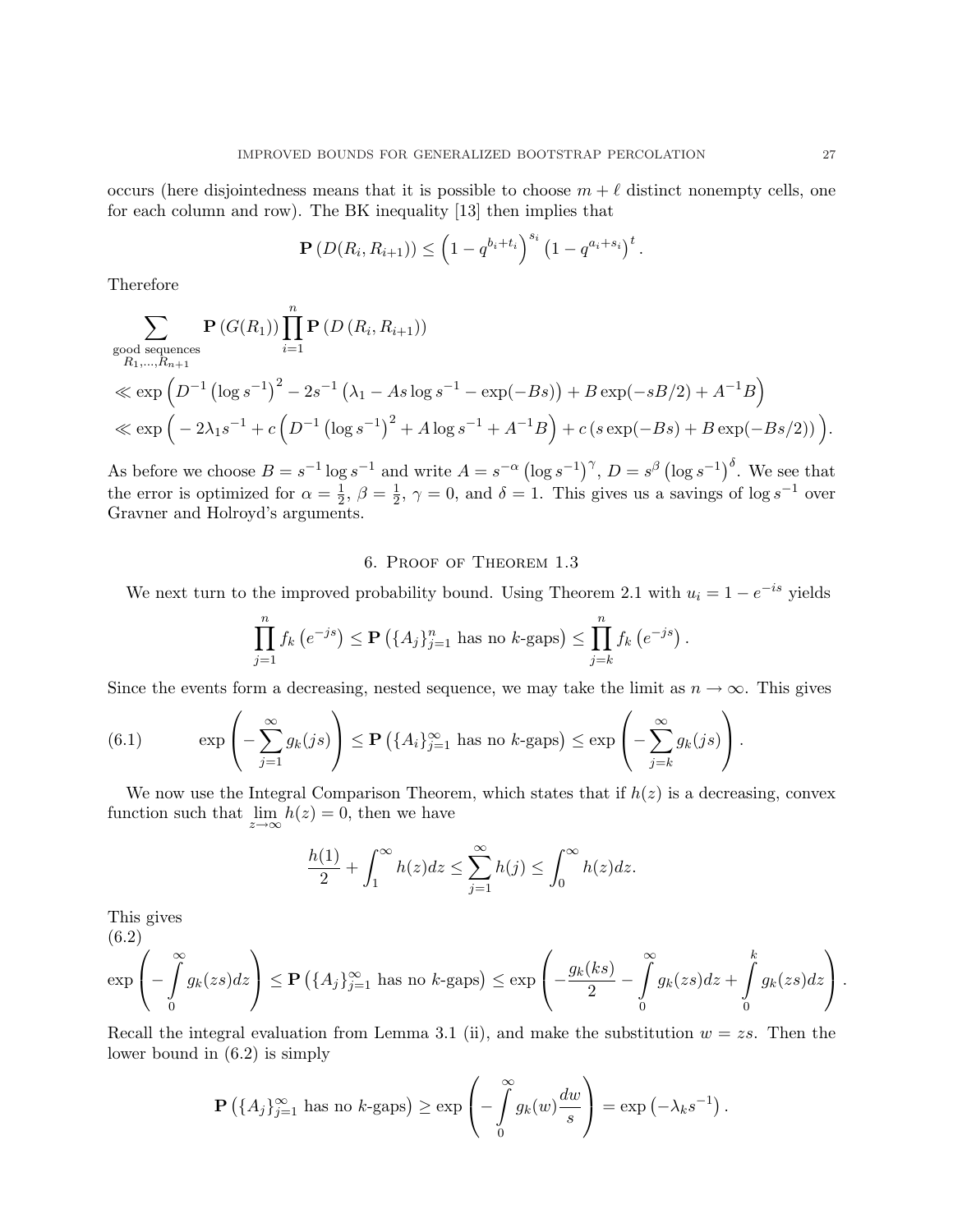The upper bound becomes

$$
\mathbf{P}\left(\{A_j\}_{j=1}^{\infty} \text{ has no } k\text{-gaps}\right) \le \exp\left(-\lambda_k s^{-1} - \frac{g_k(ks)}{2} + \frac{1}{s} \int\limits_0^{ks} g_k(w) dw\right).
$$

By Lemma 3.1 (iv), this has the asymptotic behavior

$$
\mathbf{P}\left(\{A_j\}_{j=1}^{\infty} \text{ has no } k\text{-gaps}\right) \le \exp\left(-\lambda_k s^{-1} - \frac{1}{2k} \left(1 + o(1)\right) \log s^{-1} + \log s^{-1} \left(1 + o(1)\right)\right),
$$

where the last term follows from the integral estimate

$$
\int_{0}^{ks} g_{k}(w)dw \leq \int_{0}^{ks} (1 + o(1)) \left( -\frac{1}{k} \log w \right) dw = \left( -\frac{1}{k} + o(1) \right) \left( w \log w - w \Big|_{0}^{ks} \right)
$$

$$
= \left( -\frac{1}{k} + o(1) \right) \left( ks \log(ks) - ks \right) = -s \log s (1 + o(1)).
$$

This gives

(6.3)  $\exp(-\lambda_k s^{-1})$  $\leq$   $\mathbf{P}$ ¡  ${A_j}_{j=1}^{\infty}$  has no  $k$ -gaps $\leq s^{-\frac{(2k-1)}{2k}(1+o(1))} \cdot \exp(-\lambda_k s^{-1})$ ,

as claimed.

Remark. The upper and lower bounds in  $(6.1)$  are easily seen to differ by a factor of at most  $s^{-(k-1)/k}$  in the asymptotic limit. By using the Integral Comparison Theorem to write the final bound in the form of (6.3), we have introduced the additional error factor of  $s^{-1/2k}$ .

## **REFERENCES**

- [1] J. Adler, D. Stauffer, and A. Aharony, Comparison of bootstrap percolation models, J. Phys. (A) 22 (1989), L297–L301.
- [2] M. Aizenman and J. Lebowitz, Metastability effects in bootstrap percolation, J. Phys. (A) 21 (1988), 3801-13.
- [3] G. Andrews, Partitions with short sequences and mock theta functions, Proc. Nat. Acad. Sci. 102 (2005), 4666– 4671.
- [4] G. Andrews, The theory of partitions, Cambridge University Press, Cambridge, 1998.
- [5] G. Andrews, H. Eriksson, F. Petrov, and D. Romik, Integrals, partitions and MacMahon's theorem, J. Comb. Theory (A) 114 (2007), 545–554.
- [6] J. Balogh, B. Bollobás, and R. Morris, Bootstrap percolation in high dimensions, to appear in Prob. and Related Fields, preprint arXiv:0907.3097v2.
- [7] J. Balogh, B. Bollobás, and R. Morris, *Bootstrap percolation in three dimensions*, Ann. Probab. **37** (2009), no. 4, 1329–1380.
- [8] K. Bringmann and K. Mahlburg, An extension of the Hardy-Ramanujan circle method and applications to partitions without sequences, to appear in Amer. J. of Math.
- [9] K. Froböse, Finite-size effects in a cellular automaton for diffusion, J. Stat. Phys. 55 (1989), 1285–92.
- [10] J. Gravner and A. Holroyd, Local Bootstrap Percolation, Electronic Journal of Probability 14 (2009), 385–399.
- [11] J. Gravner and A. Holroyd, Slow Convergence in Bootstrap Percolation, The Annals of Applied Probability 18 (2008), 909–928.
- [12] J. Gravner, A. Holroyd, and R. Morris, A sharper threshold for bootstrap percolation in two dimensions, to appear in Prob. Theory and Related Fields.
- [13] G. Grimmett, *Percolation*, Springer-Verlag, second edition, 1999.
- [14] A. Holroyd, Sharp Metastability Threshold for Two-Dimensional Bootstrap Percolation, Probability Theory and Related Fields 125 (2003), 195–224.
- [15] A. Holroyd, The Metastability Threshold for Modified Bootstrap Percolation in d Dimensions, Electronic Journal of Probability 11 (2006), 418–433.